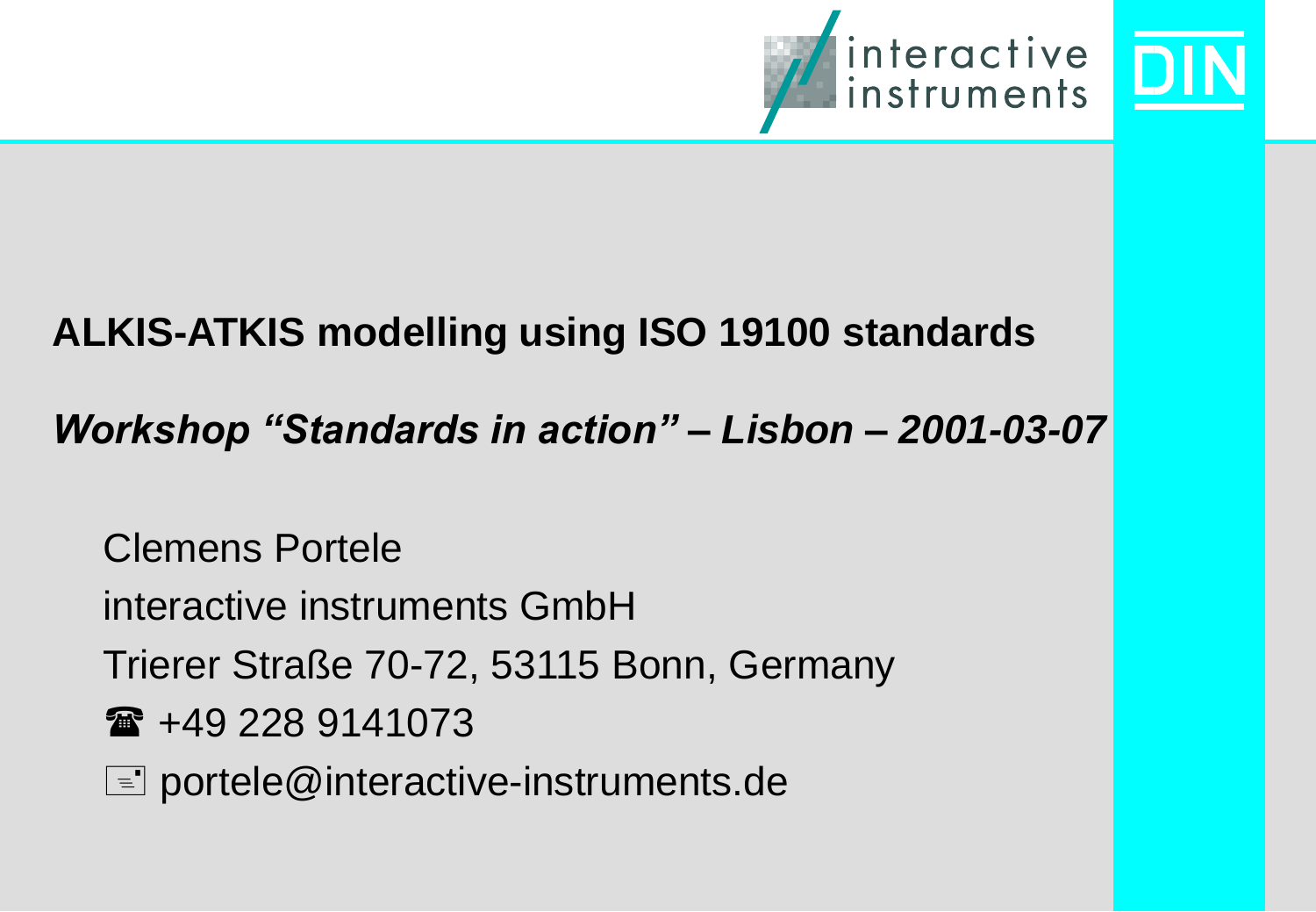

- Until 1999 ALKIS-ATKIS has been developed without using ISO draft standards.
- Main benefits by using ISO 19100 (expectations):
	- Reduction of software costs by using standard components (more off-the-shelf, less ALKIS-ATKIS-specific software).
	- Better integration into IT environments by following the IT mainstream developments (e.g. UML, XML).
	- Easier access to spatial information for users / customers by following internationally accepted practices.
	- Other spatial applications in Germany will be going to use the ISO 19100 standards in the same way they are used by ALKIS-ATKIS. ALKIS and ATKIS will form a basic layer of spatial information.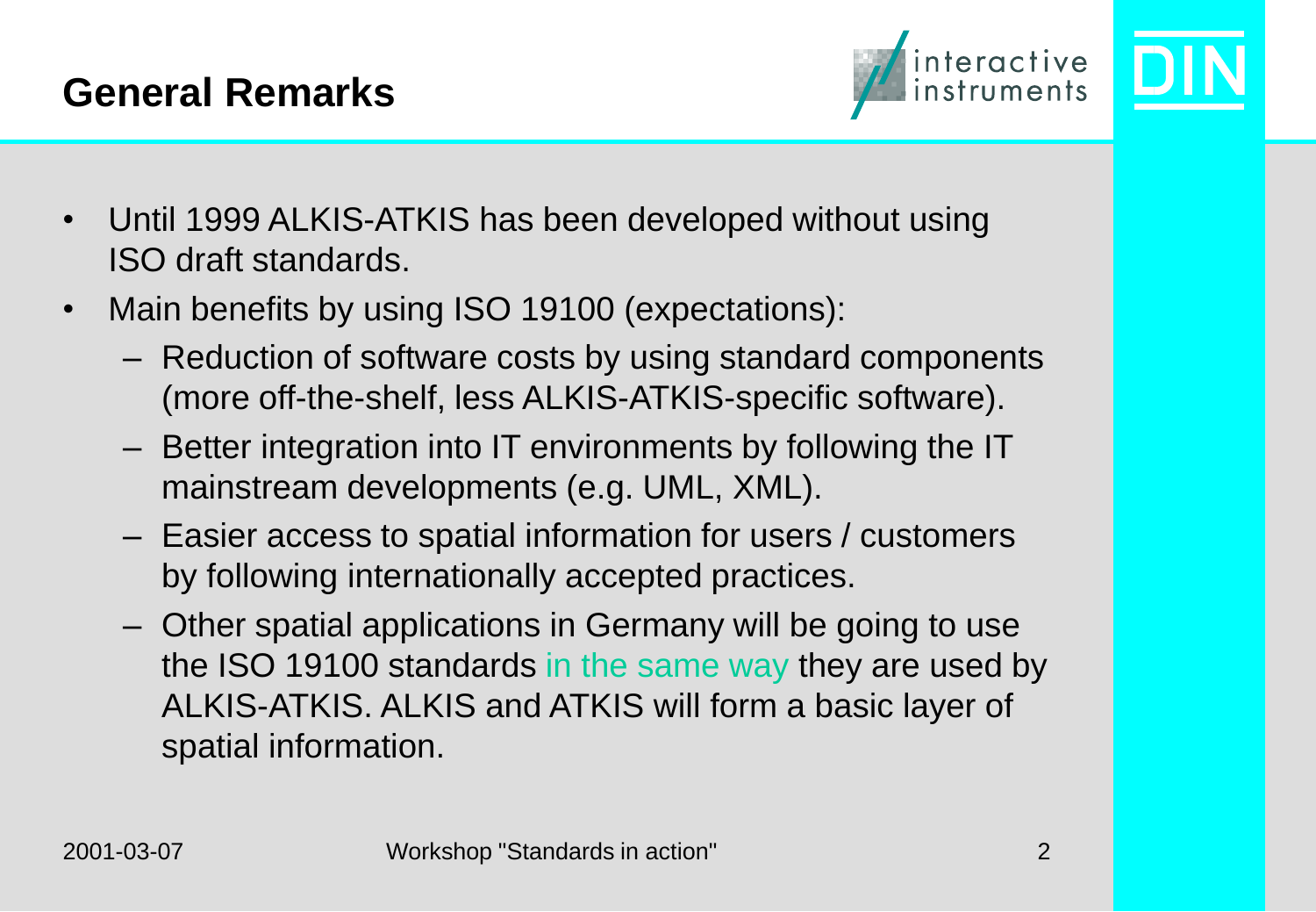

- ISO 19103 Conceptual schema language
- ISO 19107 Spatial schema
- ISO 19108 Temporal schema
- ISO 19109 Rules for application schema
- ISO 19110 Feature cataloguing methodology
- ISO 19112 Spatial referencing by geographic identifiers
- ISO 19113 Quality principles
- ISO 19115 Metadata
- ISO 19117 Portrayal
- ISO 19118 Encoding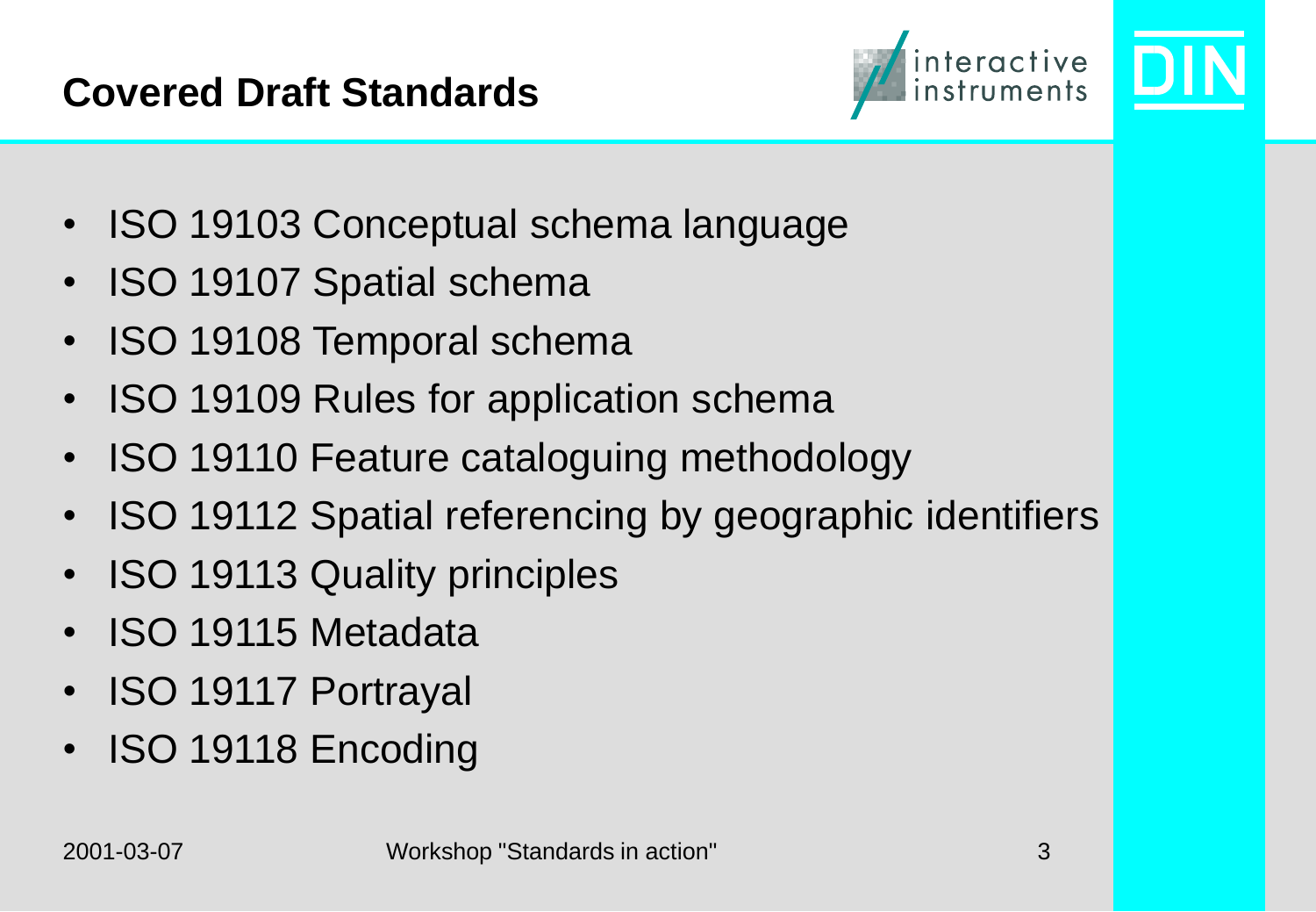

- ISO 19103 Conceptual schema language
- ISO 19107 Spatial schema
- ISO 19108 Temporal schema
- ISO 19109 Rules for application schema
- ISO 19110 Feature cataloguing methodology
- ISO 19112 Spatial referencing by geographic identifiers
- ISO 19113 Quality principles
- ISO 19115 Metadata
- ISO 19117 Portrayal
- ISO 19118 Encoding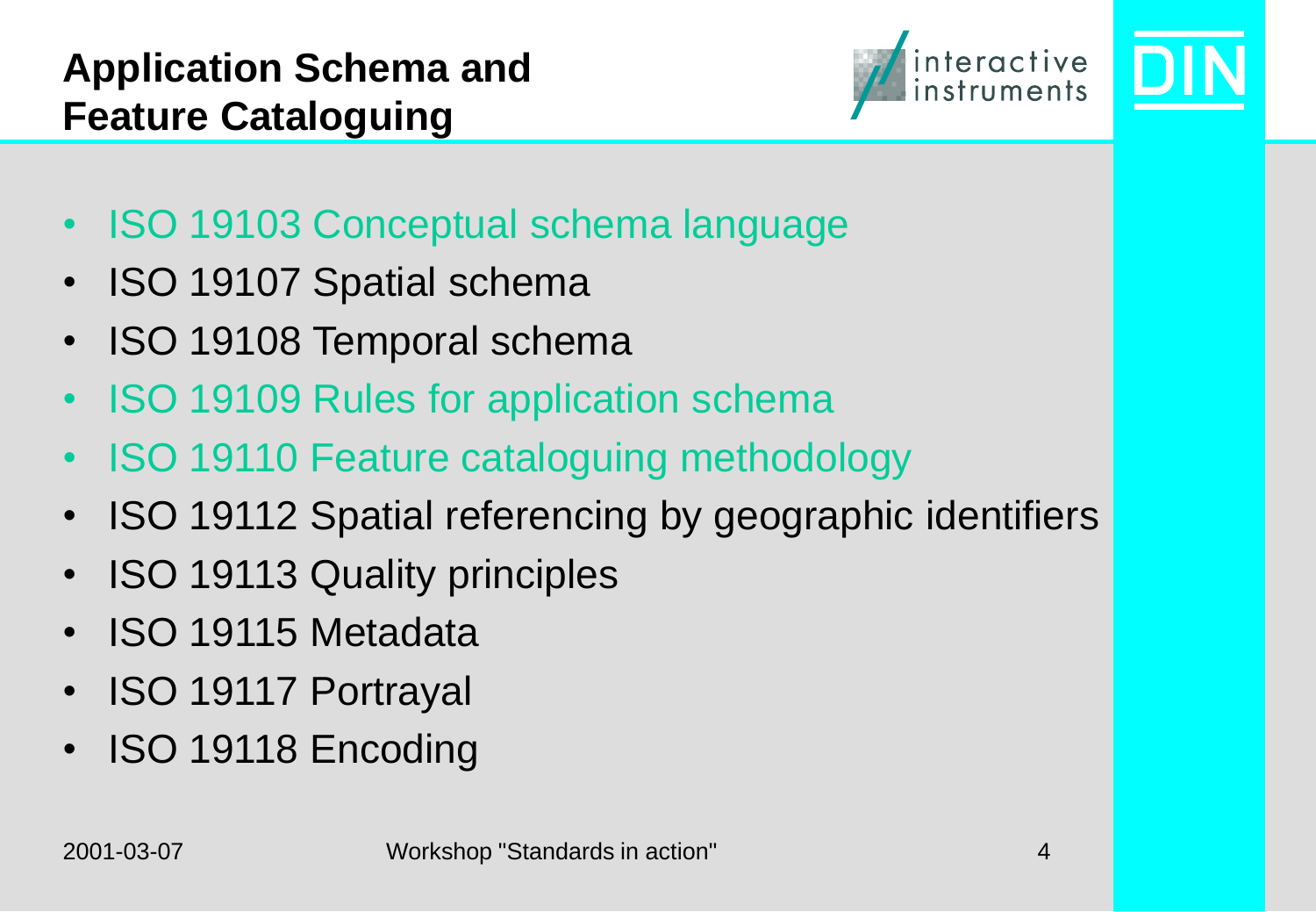

Rational Rose is used to model the UML application schemas of ALKIS and ATKIS in conformance with ISO 19103 and 19109.

(Simplified) structure of main packages.

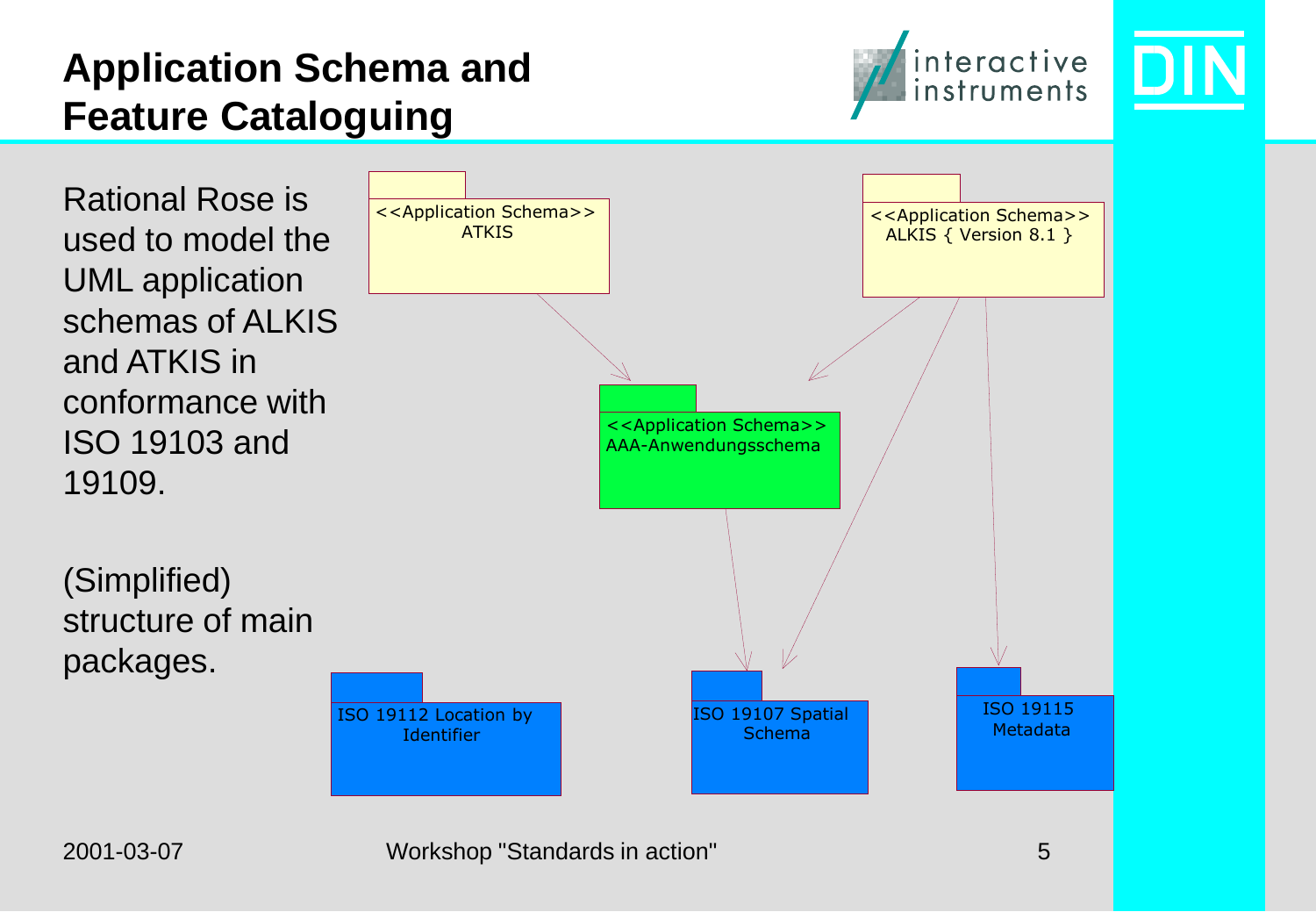

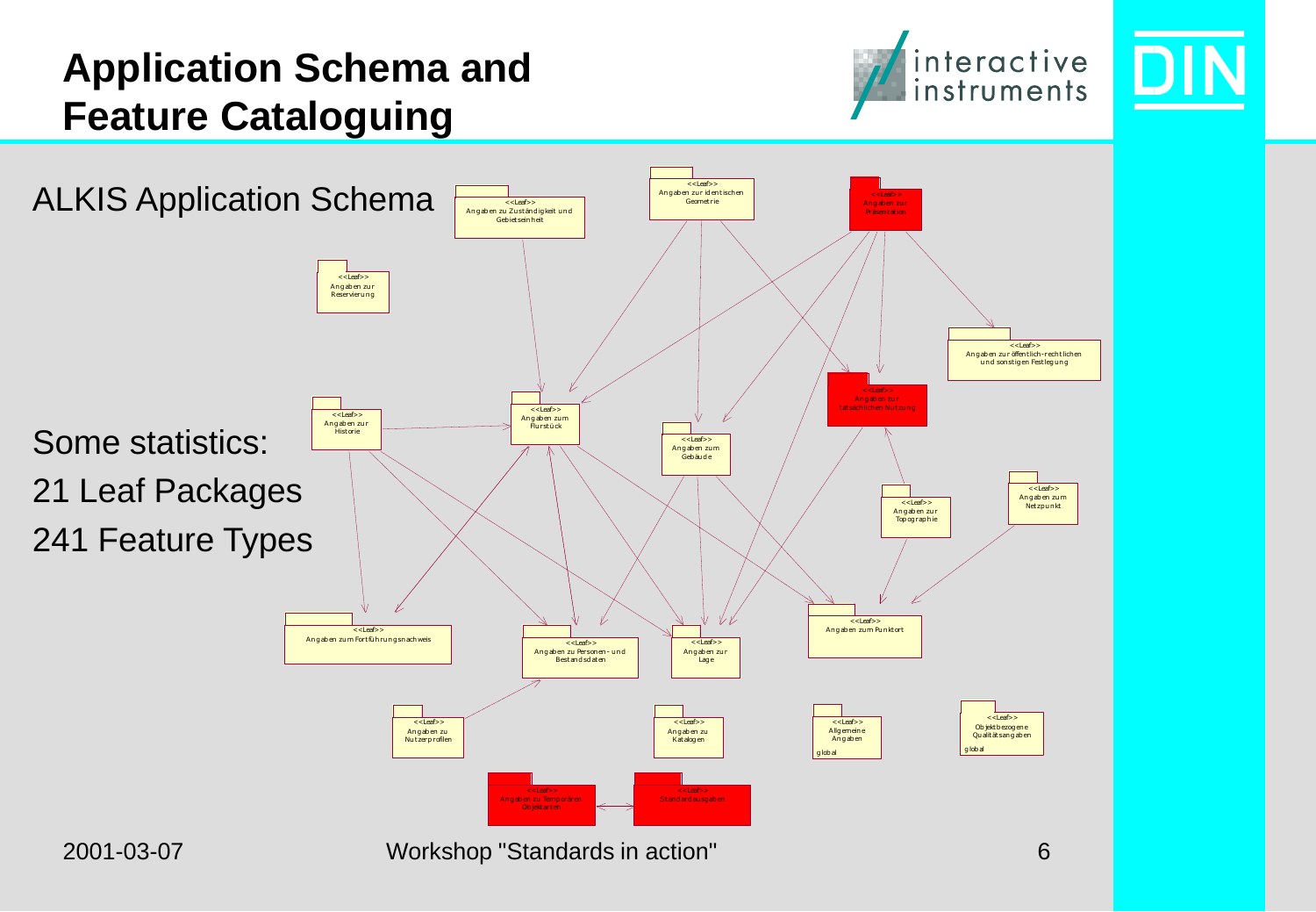

• Feature Cataloguing has been extended for ALKIS-ATKIS usage to include additional information in the catalogue.



**bezeichnung : CharacterString** 

This is more or less equivalent to a leaf package in the Application Schema.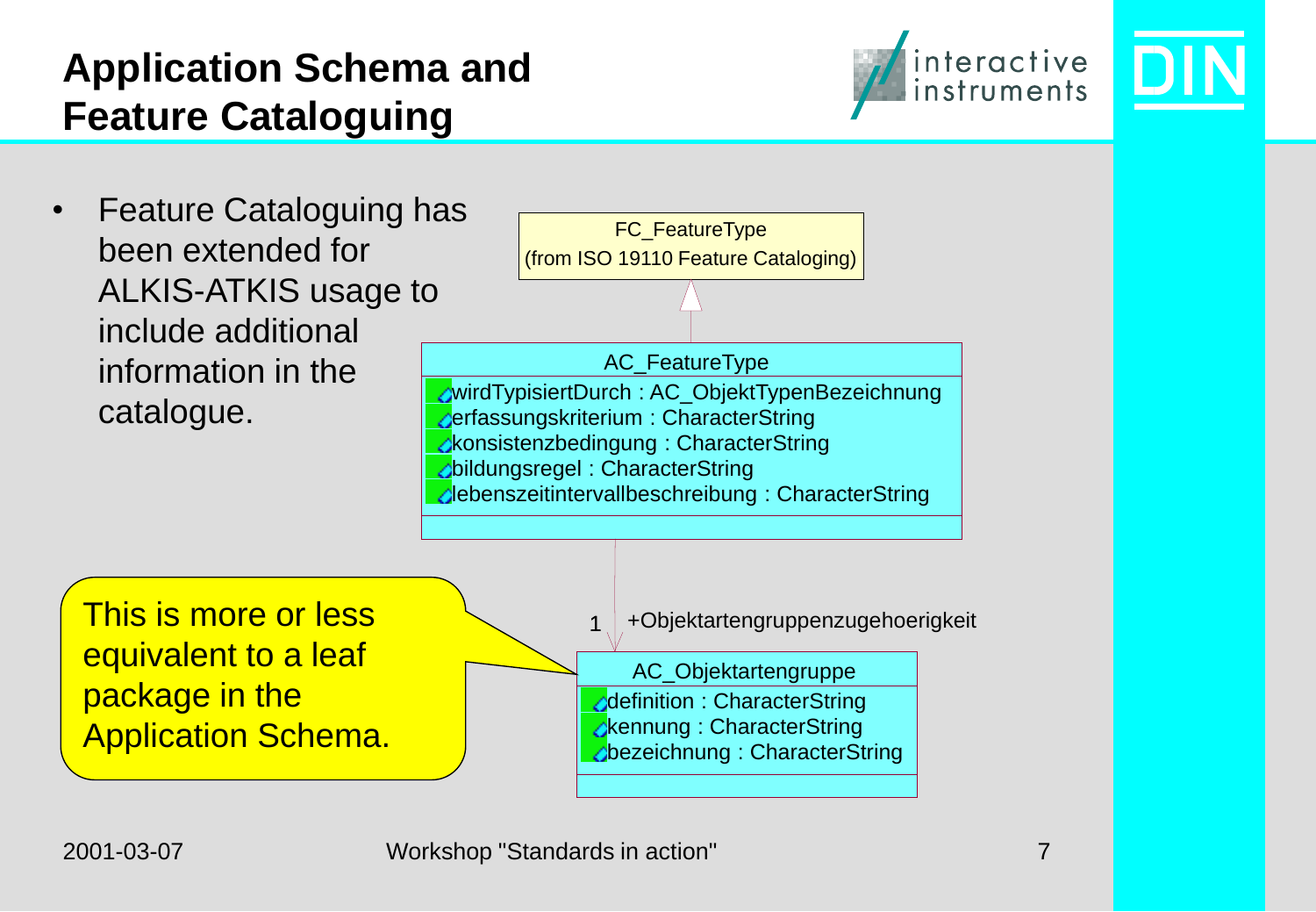

- Relation between Feature Cataloguing and General Feature Model unclear.
- ALKIS-ATKIS approach: The Feature Catalogue is derived from the application schema. The application schema is the reference.
- As a result, consistency between the different ways to describe the application domain is enforced.

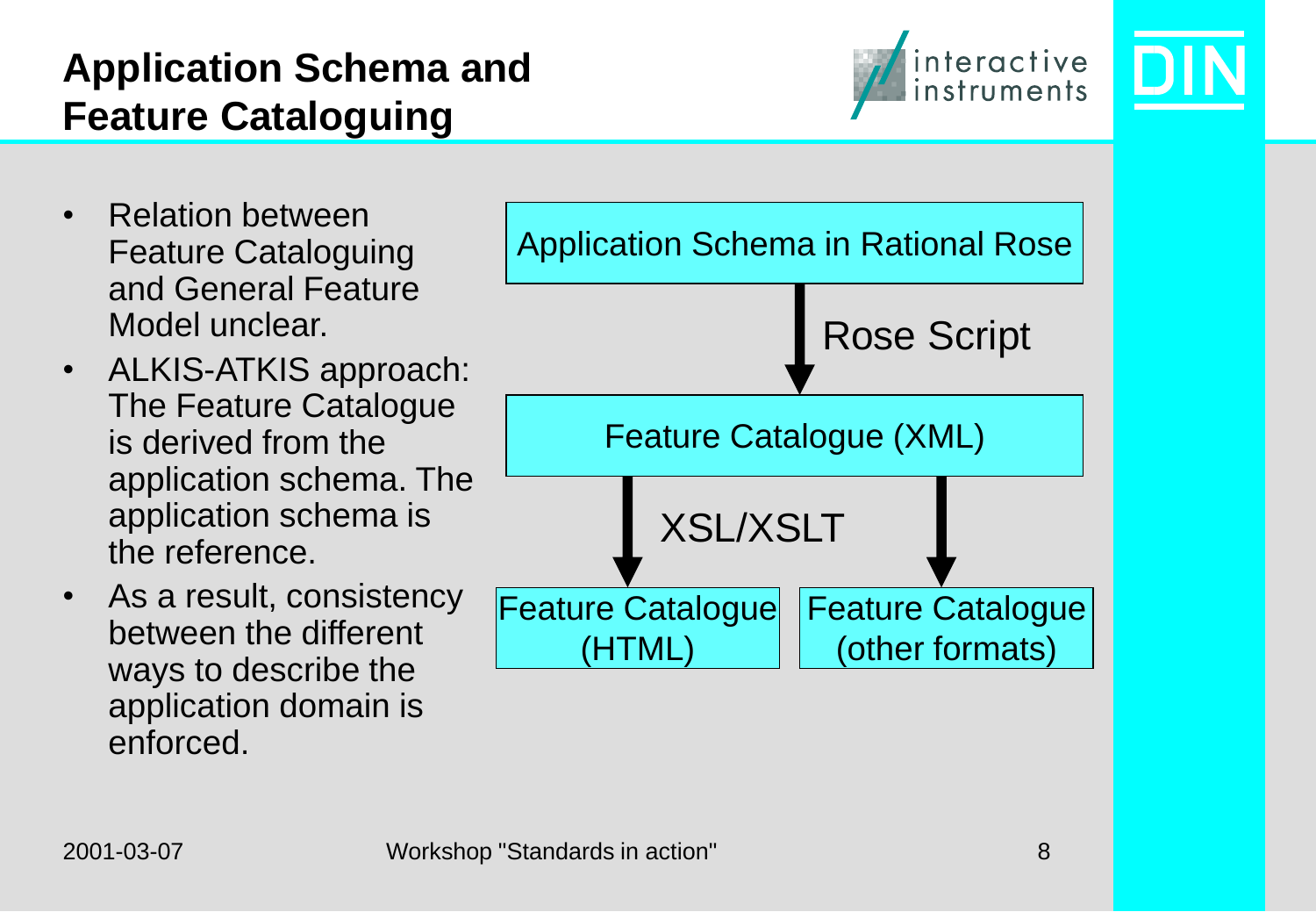

- ISO 19103 Conceptual schema language
- ISO 19107 Spatial schema
- ISO 19108 Temporal schema
- ISO 19109 Rules for application schema
- ISO 19110 Feature cataloguing methodology
- ISO 19112 Spatial referencing by geographic identifiers
- ISO 19113 Quality principles
- ISO 19115 Metadata
- ISO 19117 Portrayal
- ISO 19118 Encoding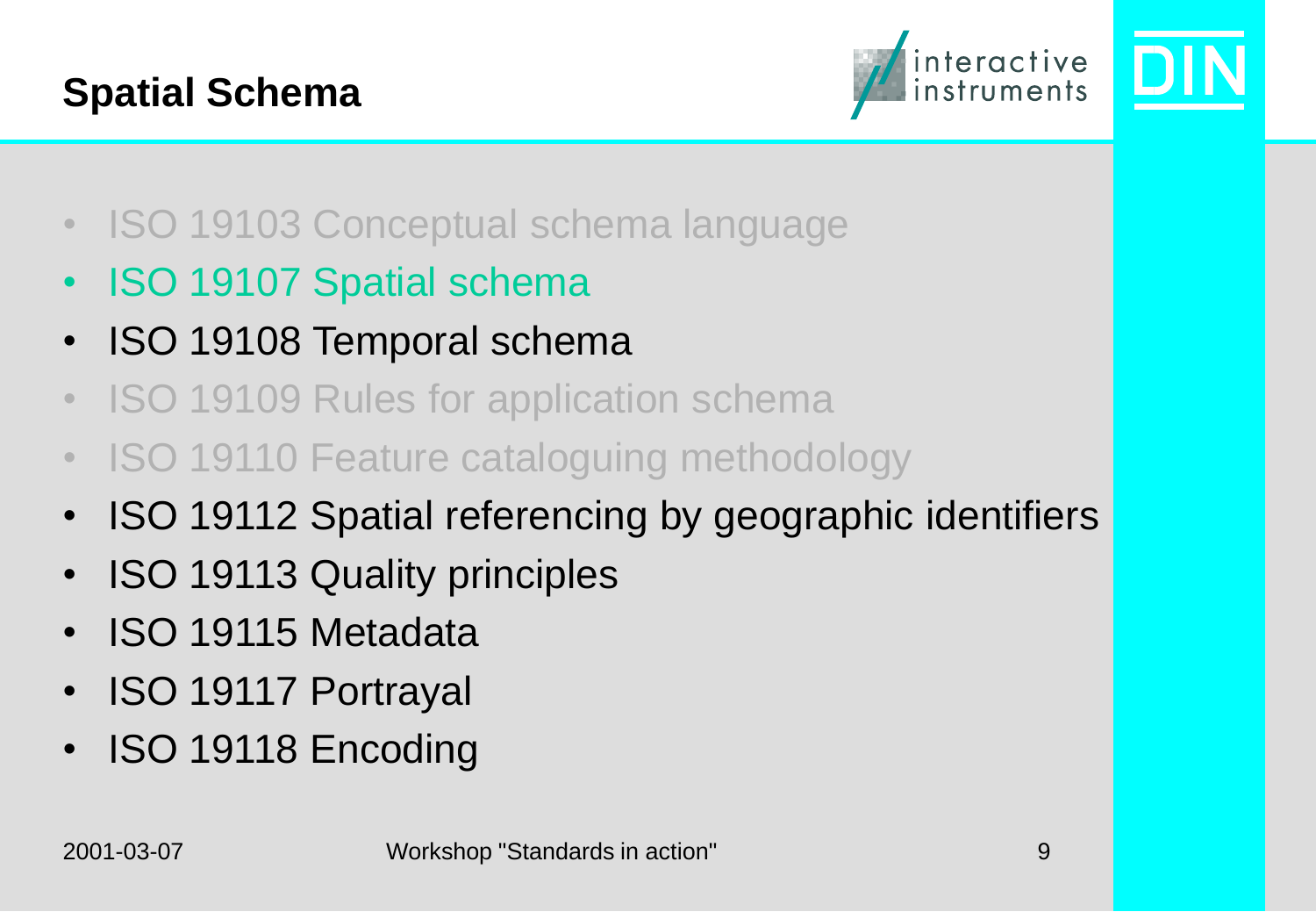

- The Spatial Schema is a complex model with many options.
- Its usage must be restricted for ALKIS-ATKIS, otherwise standardisation goals are likely to be compromised (we do not expect that GIS vendors will implement the full model).
- Only the following spatial attribute types are allowed:
	- GM\_Point, GM\_Curve, GM\_OrientableCurve, GM\_PolyhedralSurface,
	- TS\_Node, TS\_DirectedEdge, TS\_Face,
	- GM\_CompositeCurve, GM\_CompositeSurface,
	- GM\_MultiPoint, GM\_MultiCurve, GM\_MultiSurface.
- Only the following types of curve segments are allowed:
	- GM\_LineSegment, GM\_LineString, GM\_Arc (interpolation "CircularArc3Points"), GM\_Circle, GM\_CubicSpline.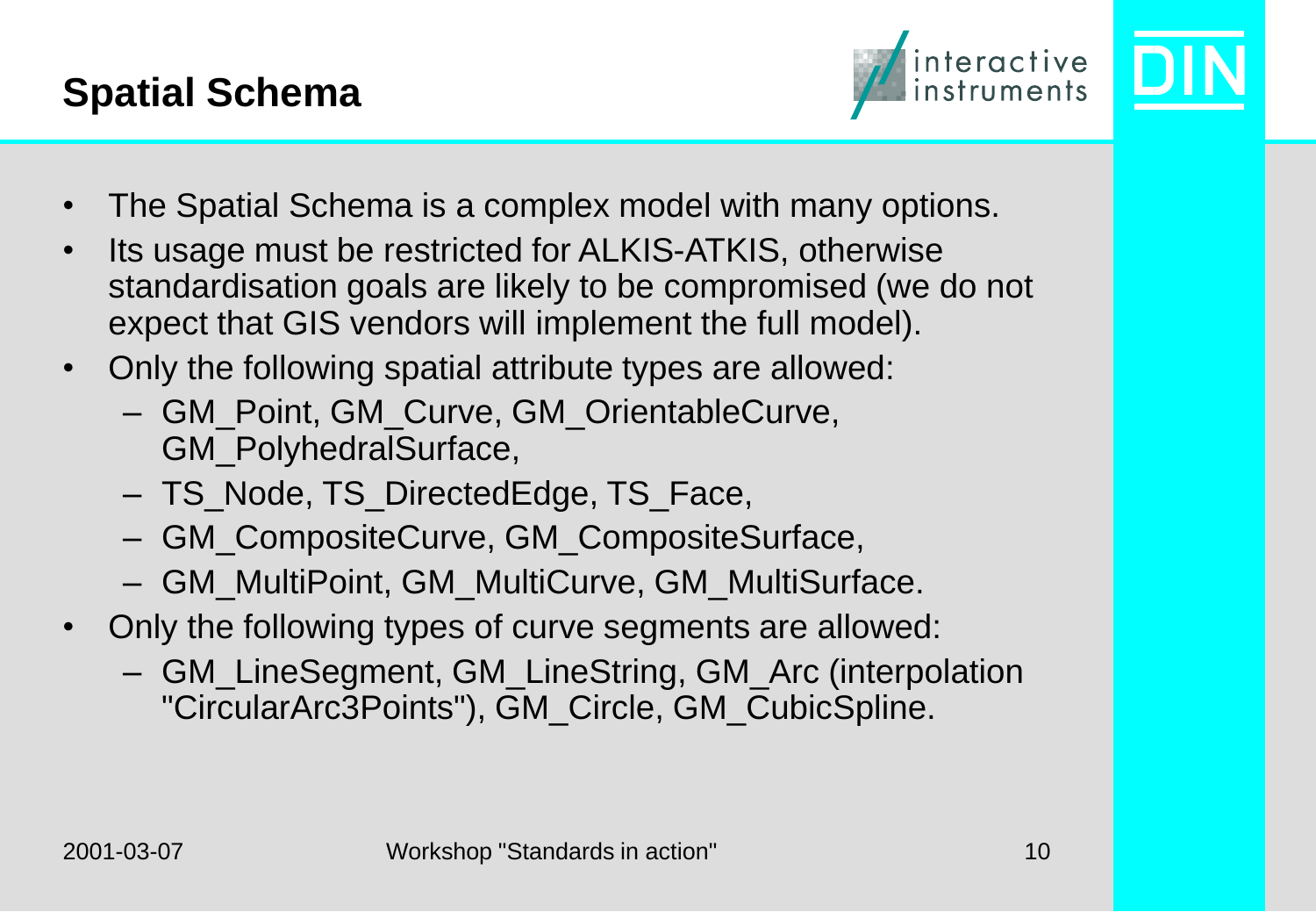

- A spatial schema for ALKIS-ATKIS has been developed, offering four ways to express the spatial properties of features.
	- Topology (TS = Simple Topology from ISO 19107)
	- Shared Geometry (RF)
	- Independent Geometry (AU)
	- Presentation Geometry (AP)
- ALKIS-ATKIS feature types with spatial attributes must be derived from the supertypes defined in one of these packages.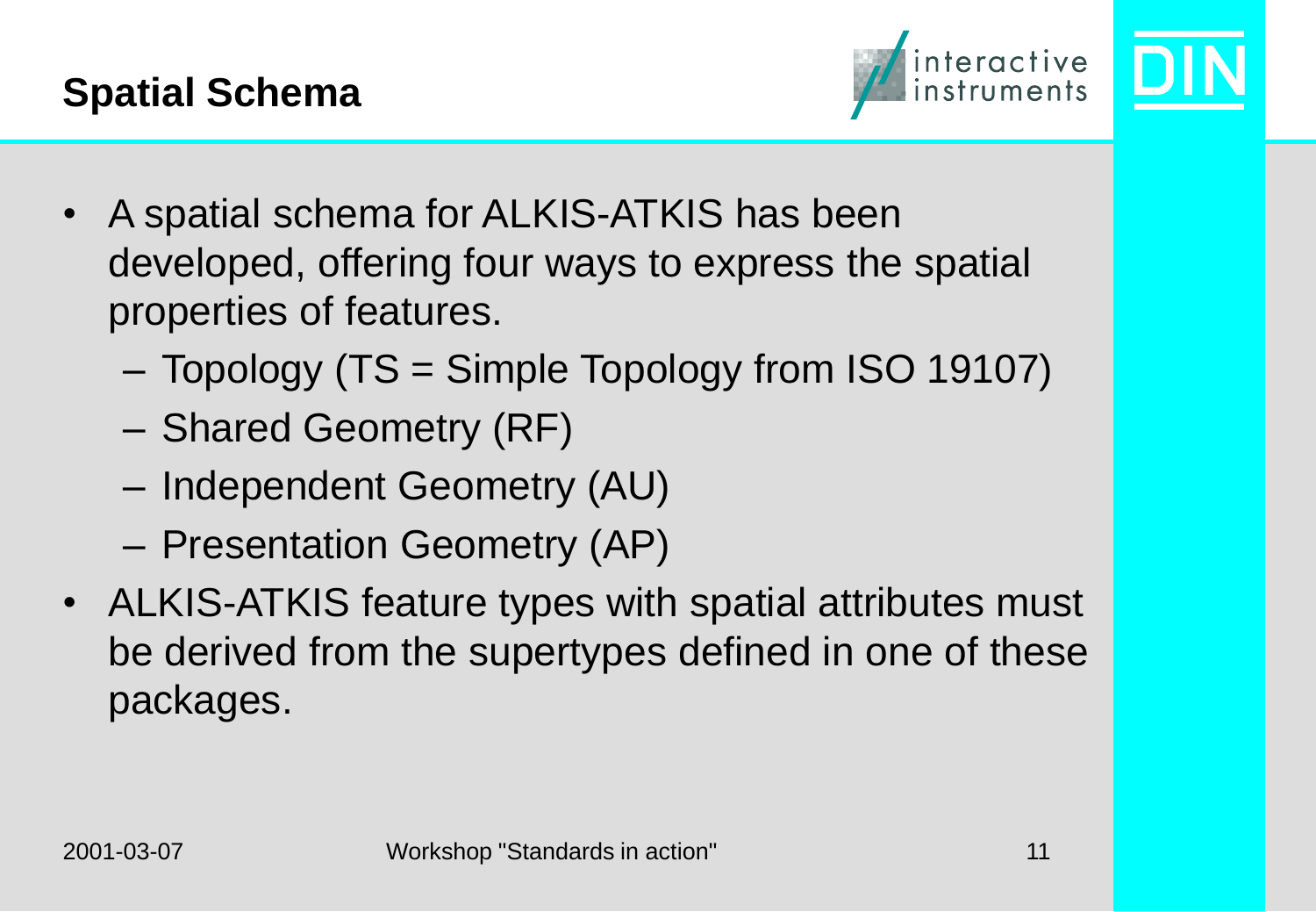#### interactive<br>instruments **Spatial Schema** <<Type>> *GM\_Complex (from Geometric complex) TS\_Feature TS\_Theme* <<Type>> *(from Simple Topology) (from Simple Topology) GM\_Composite Complex(from Geometric complex)* +element +theme <<Feature>> <<Feature>> <<Feature>> *TS\_PointComponent TS\_CurveComponent TS\_SurfaceComponent (from Simple Topology) (from Simple Topology) (from Simple Topology)*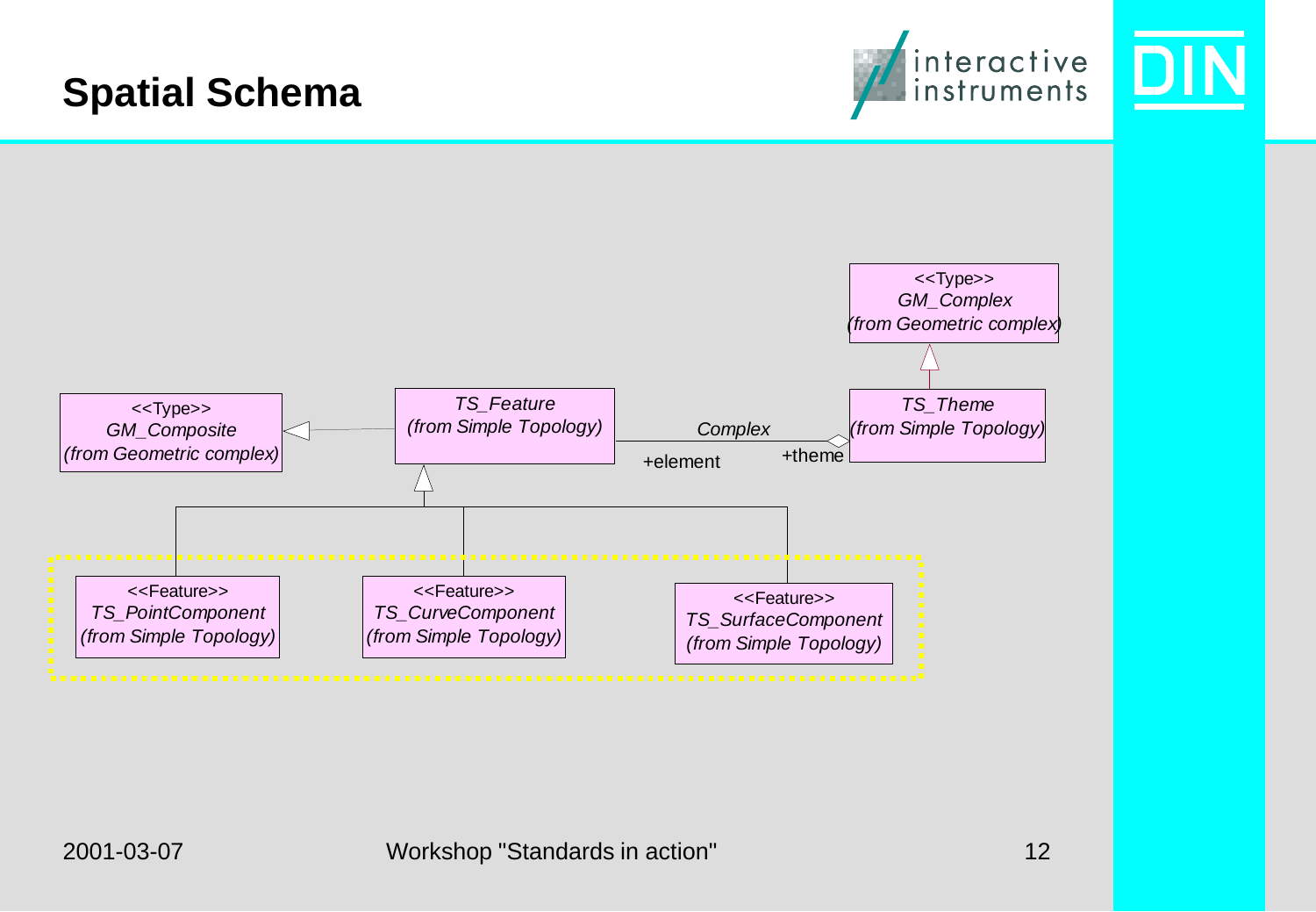



• Simple Topology is used for parcels, administrative areas, etc. where unique coverage of the earth surface is required.

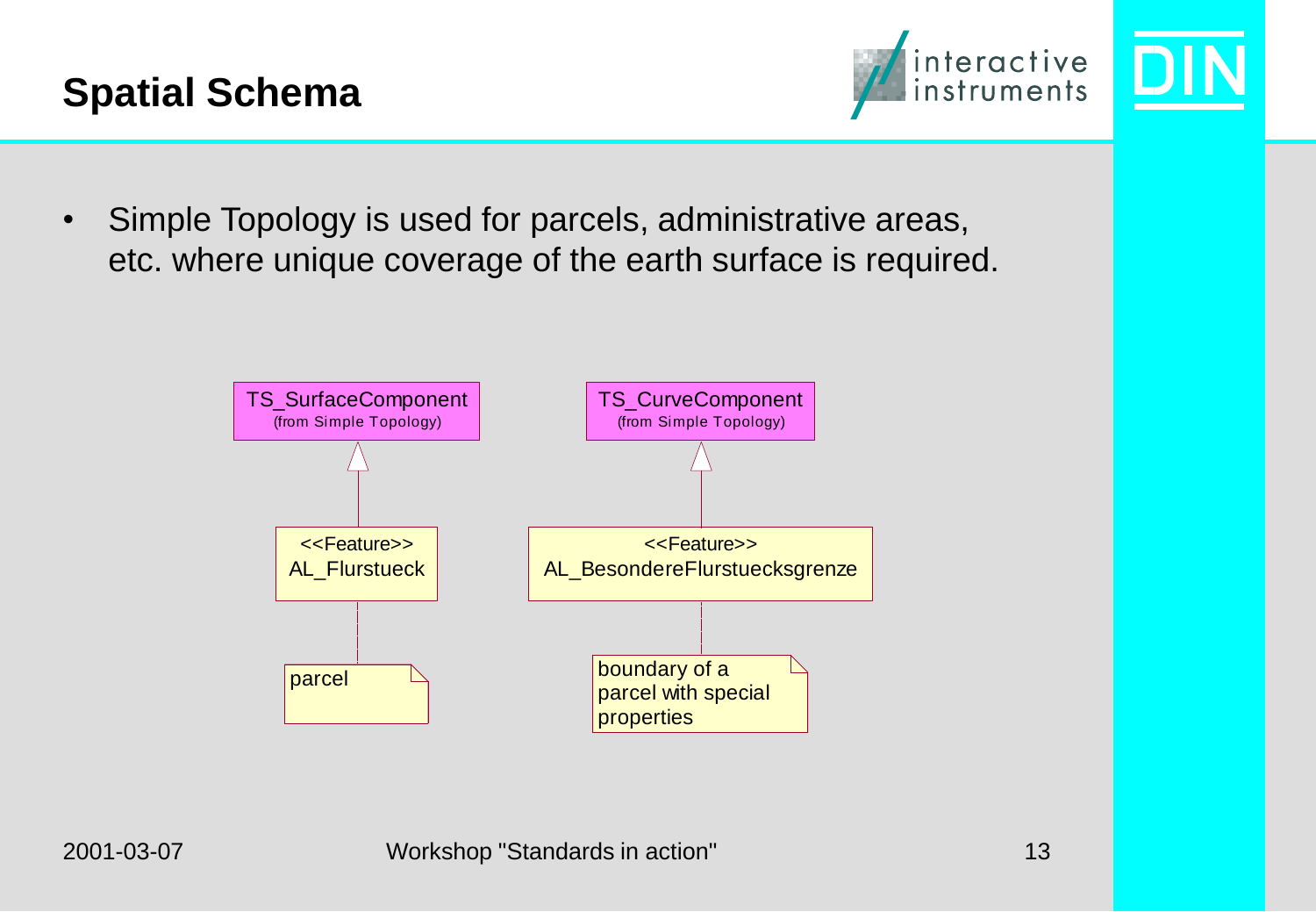

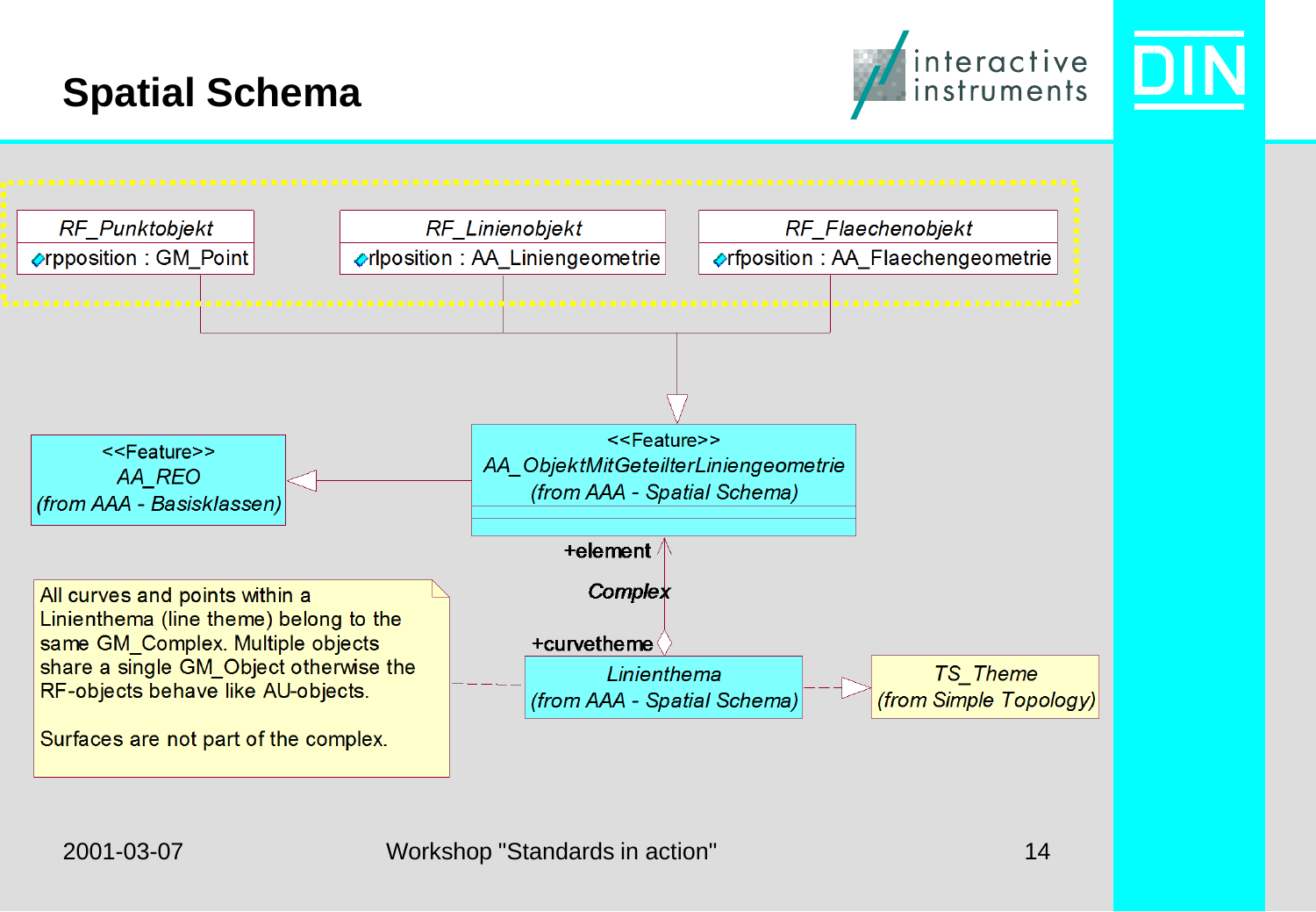



2001-03-07 Workshop "Standards in action" 15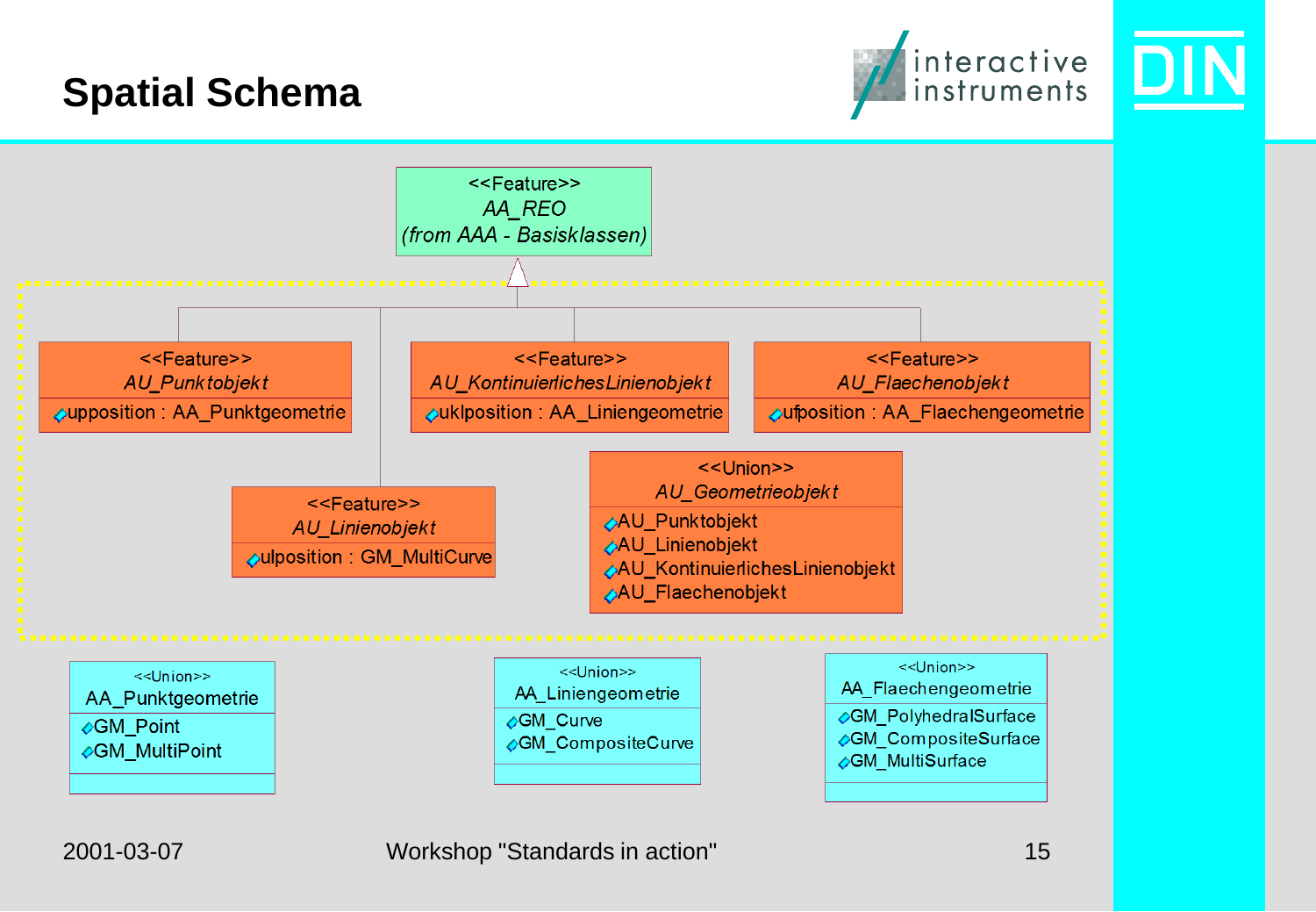

Example for independent spatial attributes:

Both "fence" and "path" are represented by continuous curves. Their geometry is only determined by the spatial extent of the feature. It is independent of all other features.

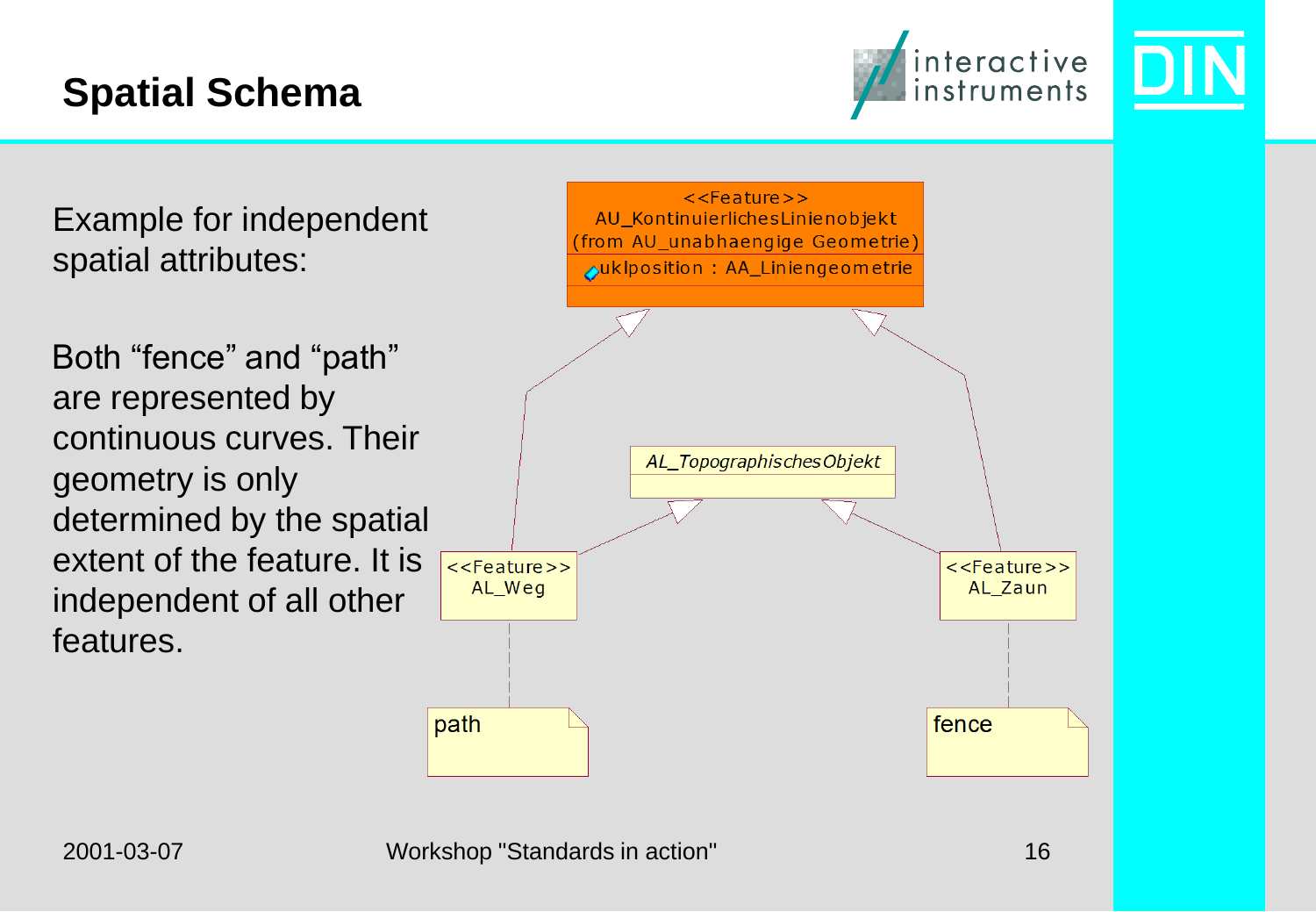

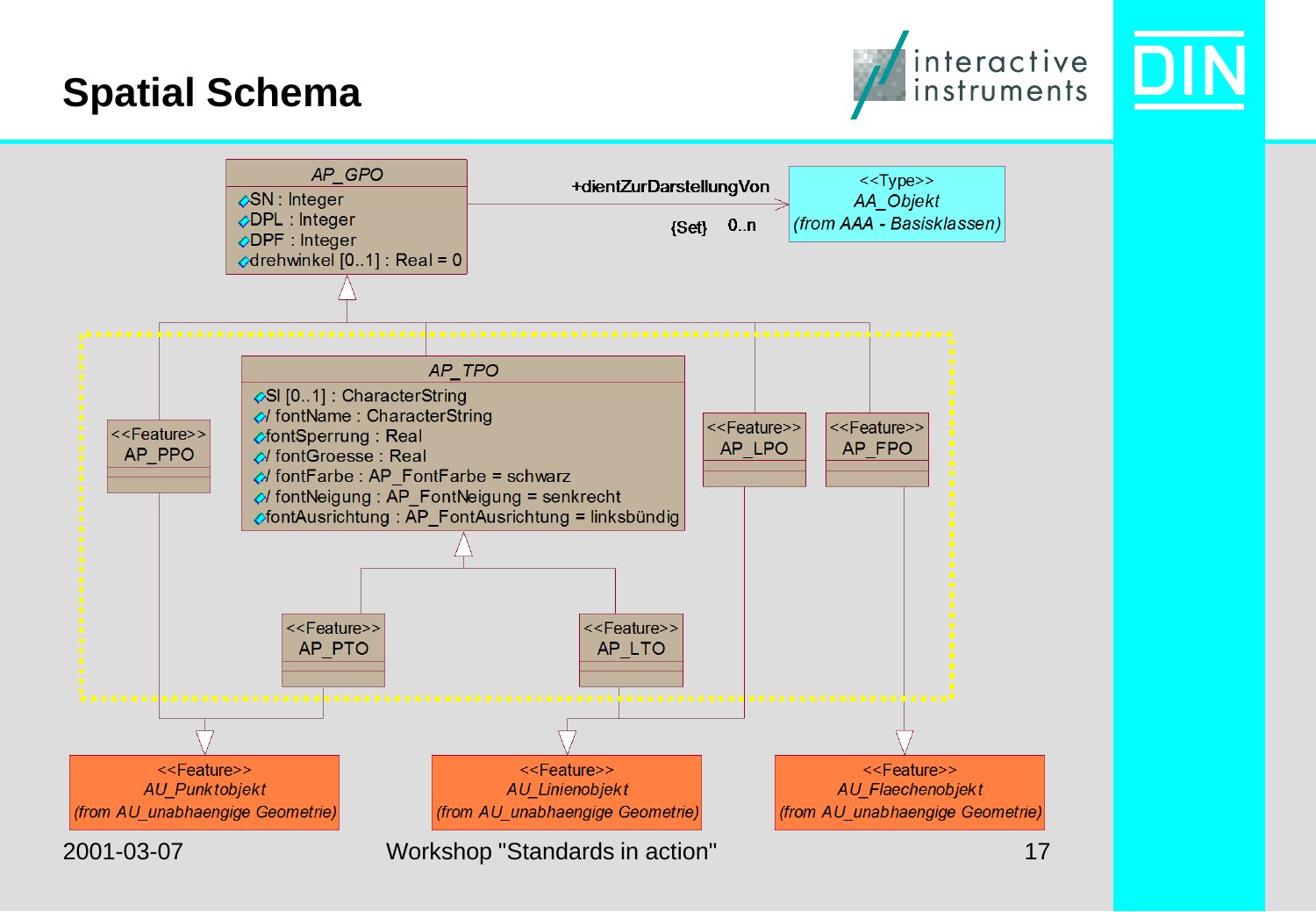#### **Temporal Schema**



- ISO 19103 Conceptual schema language
- ISO 19107 Spatial schema
- ISO 19108 Temporal schema
- ISO 19109 Rules for application schema
- ISO 19110 Feature cataloguing methodology
- ISO 19112 Spatial referencing by geographic identifiers
- ISO 19113 Quality principles
- ISO 19115 Metadata
- ISO 19117 Portrayal
- ISO 19118 Encoding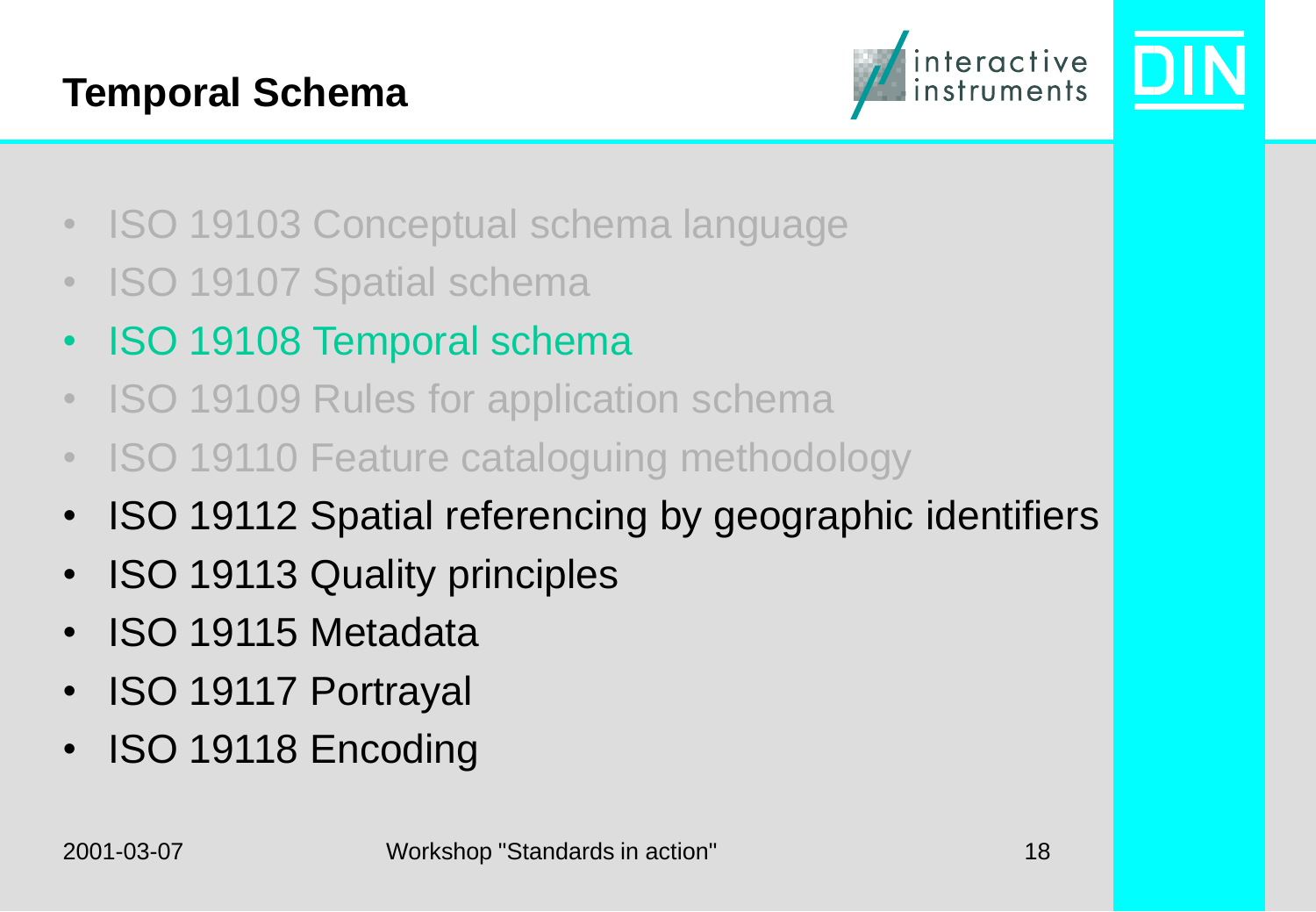

- ALKIS information shall be retrievable for any point in time  $\Rightarrow$  ALKIS features are time dependent.
- However, the Temporal Schema has not been used. The "tools" offered by ISO 19108/19109 were evaluated, but it has been decided not to use them for technical reasons.
- As a result, temporal aspects have been modelled on the application schema level.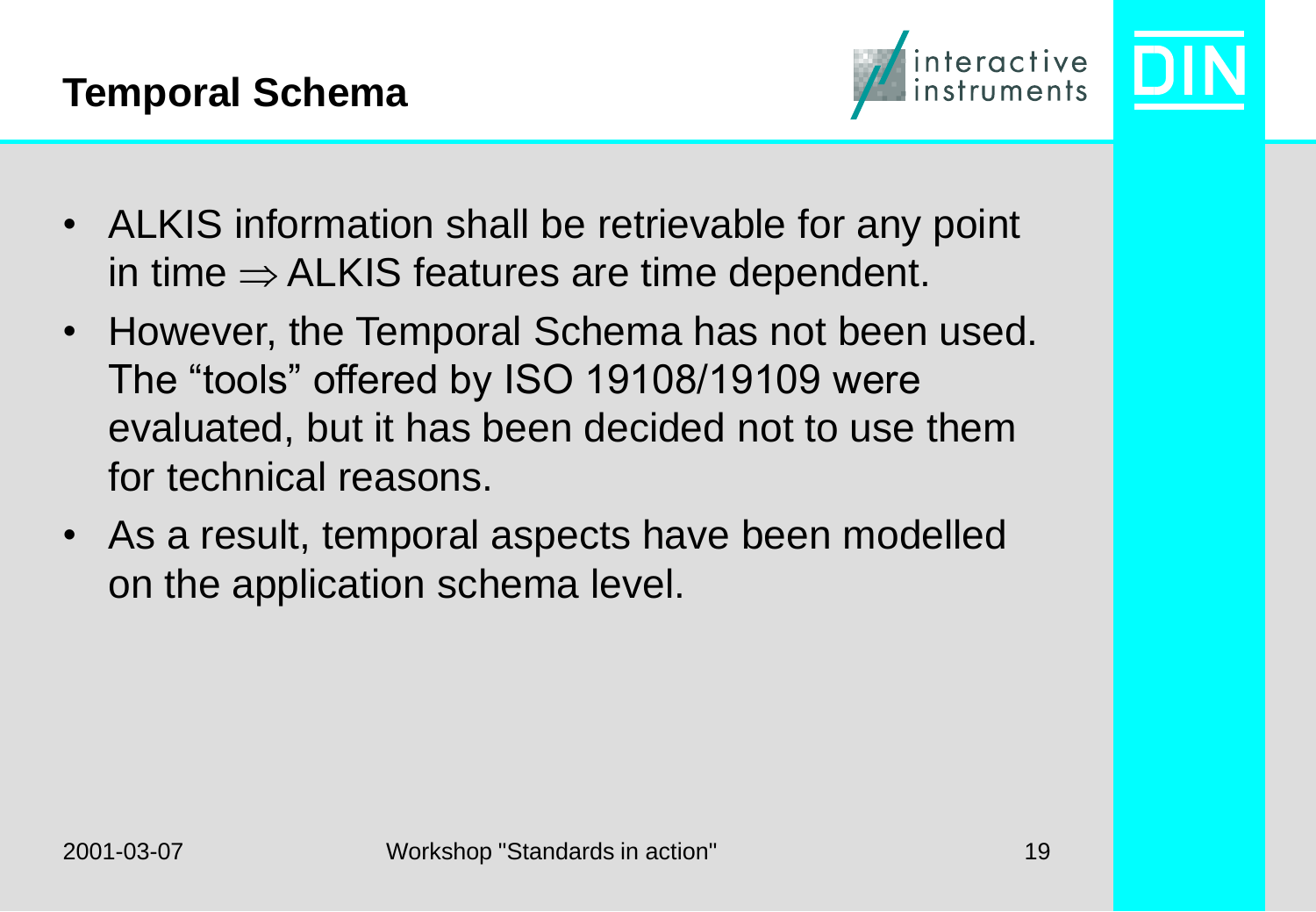

- ISO 19103 Conceptual schema language
- ISO 19107 Spatial schema
- ISO 19108 Temporal schema
- ISO 19109 Rules for application schema
- ISO 19110 Feature cataloguing methodology
- ISO 19112 Spatial referencing by geographic identifiers
- ISO 19113 Quality principles
- ISO 19115 Metadata
- ISO 19117 Portrayal
- ISO 19118 Encoding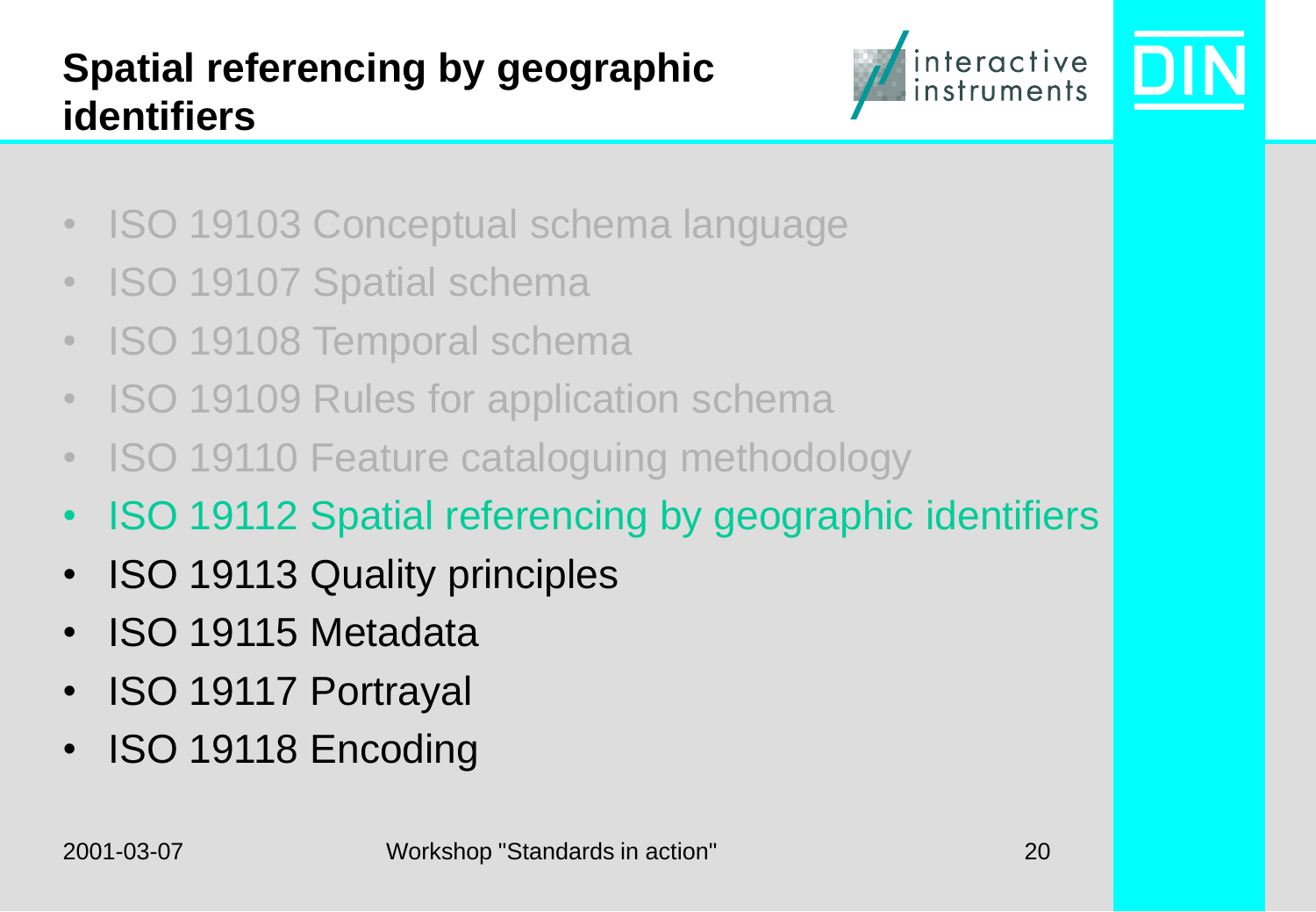## **Spatial referencing by geographic identifiers**



• Gazetteers will be defined as ALKIS products.

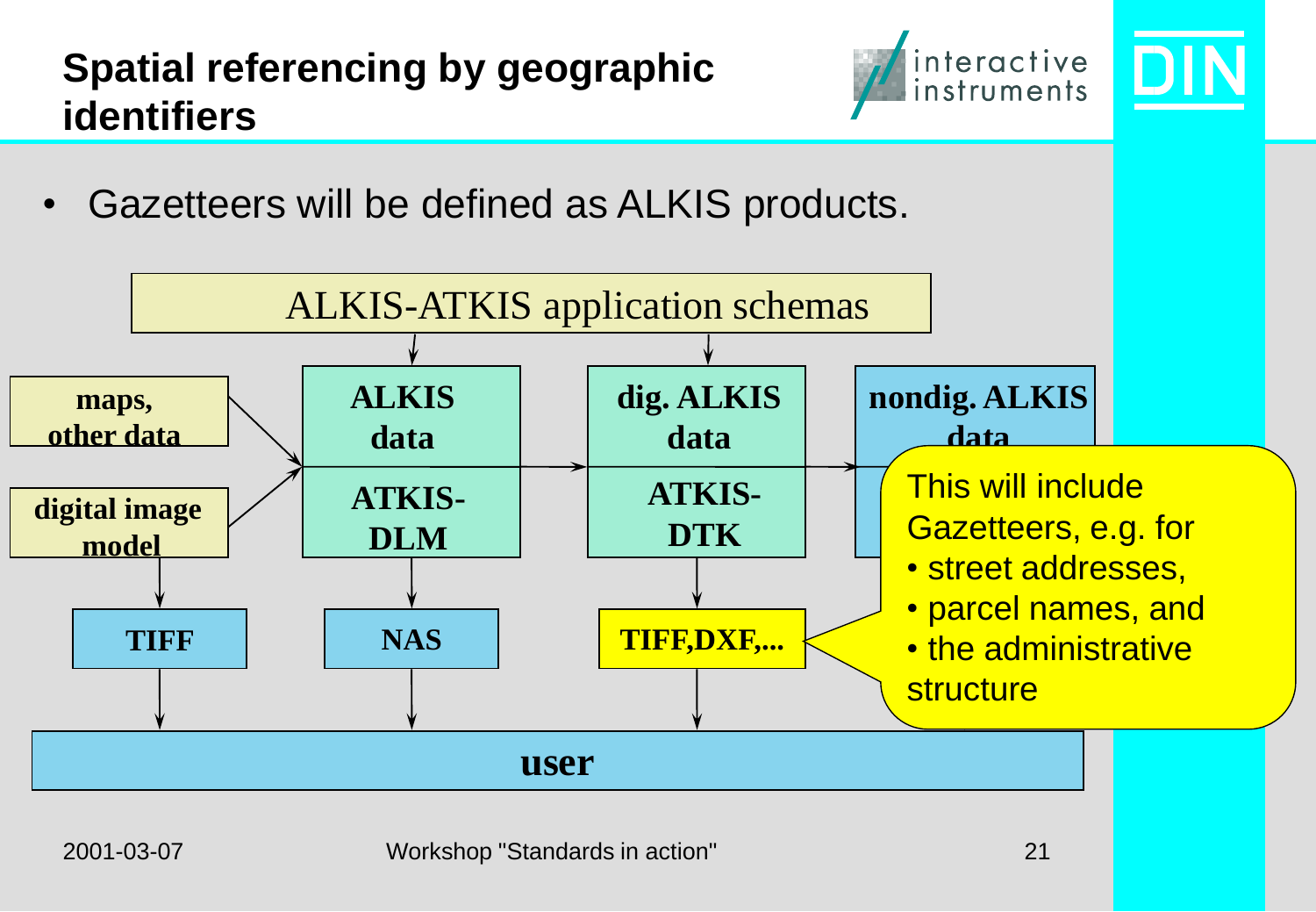#### **Quality and Metadata**



- ISO 19103 Conceptual schema language
- ISO 19107 Spatial schema
- ISO 19108 Temporal schema
- ISO 19109 Rules for application schema
- ISO 19110 Feature cataloguing methodology
- ISO 19112 Spatial referencing by geographic identifiers
- ISO 19113 Quality principles
- ISO 19115 Metadata
- ISO 19117 Portrayal
- ISO 19118 Encoding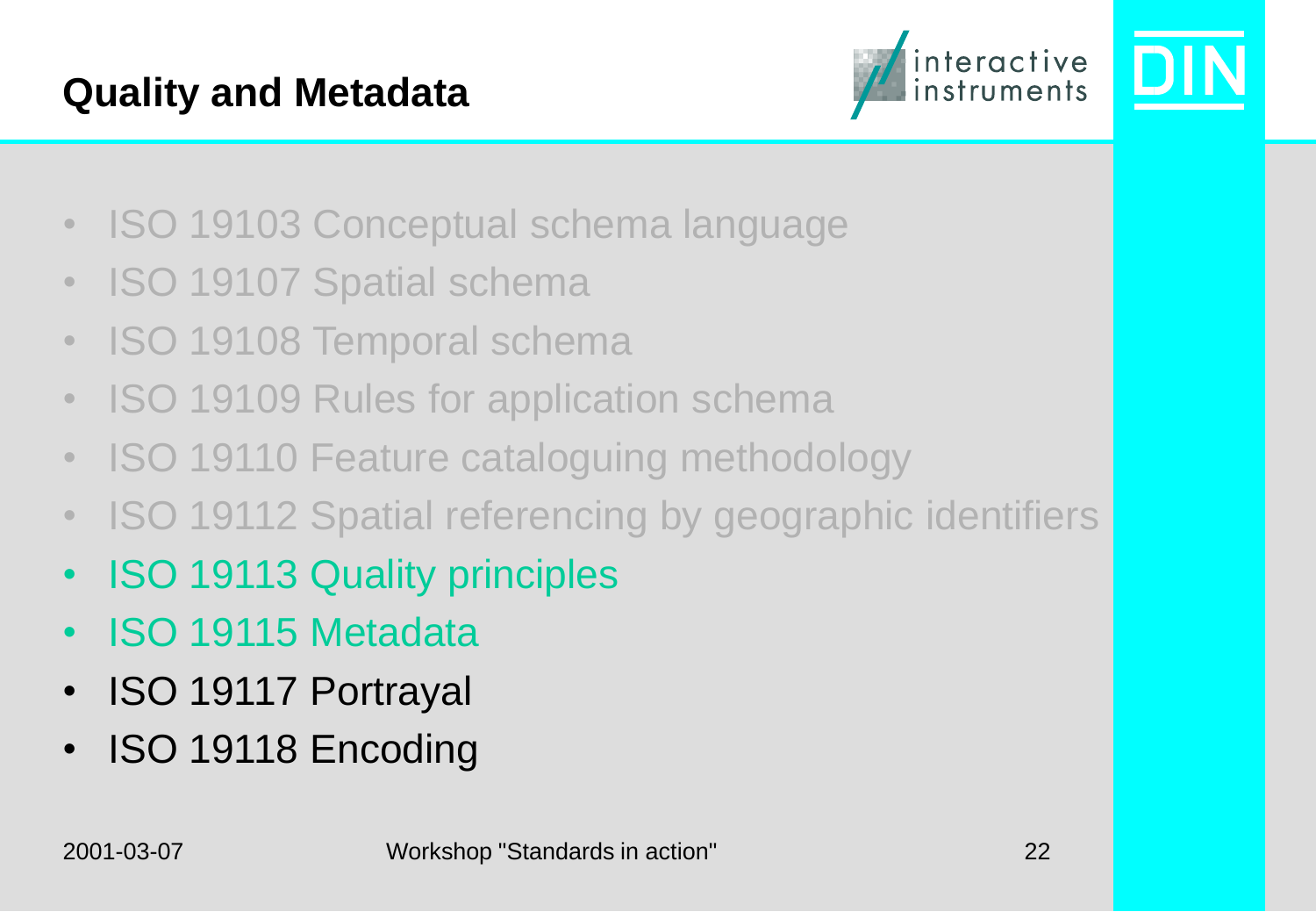

- Work on metadata is still in progress in Germany. It will be based on 19115.
- ISO 19115 has been applied so far only on the instance level as specified by ISO 19109, Rules for Application Schema (which we found difficult to understand and handle – especially due to major changes in these drafts during the ALKIS-ATKIS application schema development).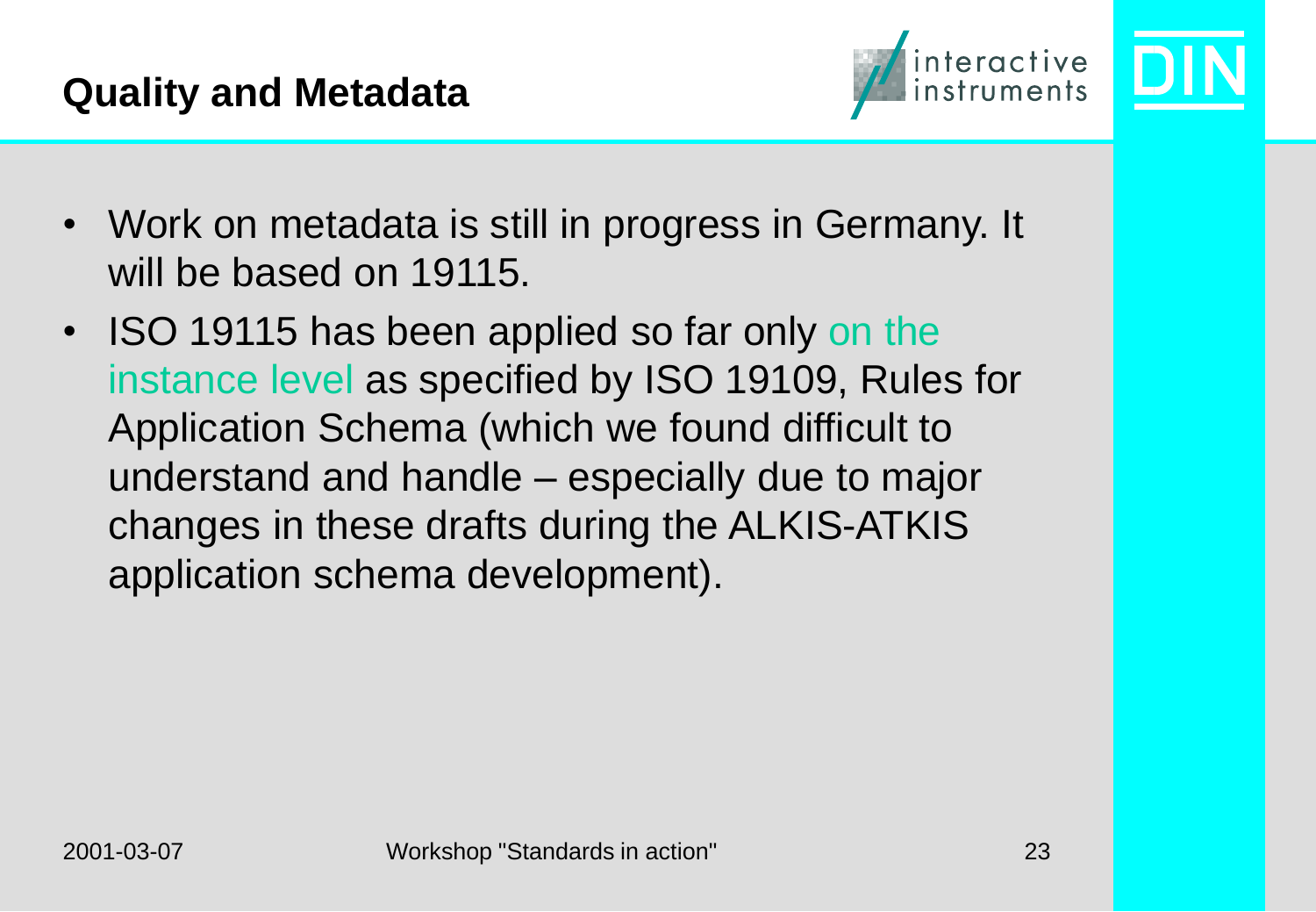#### **Quality and Metadata**





Metadata / quality information on the instance level.

 $<<$ Feature>> AL Punktort AmodellartenZugehoerigkeit: Set<AA\_Modellartenkennung> =... Liegenschaftskarte [0..1]: Boolean Aqualitaetsangaben2D [0..1] : AL\_DQ\_Punktort2D Aqualitaetsangaben3D [0..1] : AL\_DQ\_Punktort3D AqualitaetsangabenHoehe [0..1] : AL DQ PunktortHoel ? NAL\_Punktort(in objekt: AL\_Punktort): AL\_Punktort NAL Punktort(in nas: CharacterString): AL Punktort

AL Punktort(position: GM Primitive): AL Punkte

 $<<$ DataType>> AL\_DQ\_Punktort2D

herkunft [0..1] : LI\_Lineage Sgenauigkeit [0..1]: AL\_Genauigkeit2D\_Punktort vertrauenswuerdigkeit [0..1] : AL\_Vertrauenswuerdigkeit2D\_Punktort

context AL\_DQ\_Punktort2D inv:

herkunft.source- $>$ size  $\leq$  1 and

 $herkuntl.source \rightarrow size = 1$  implies

AL Datenerhebung2D Punktort.allInstances->exists(herkunft.source[1].description)

-- Hinweis:

-- Soll die Berechnung oder die Bestimmung mit Datum protokolliert werden,

-- so ist ein entsprechender herkunft.processStep mit gesetzten Attributen

-- dateTime und description ("Berechnung" oder "Bestimmung") zu erzeugen.

-- Ansonsten muss gelten: herkunft.processStep->size = 0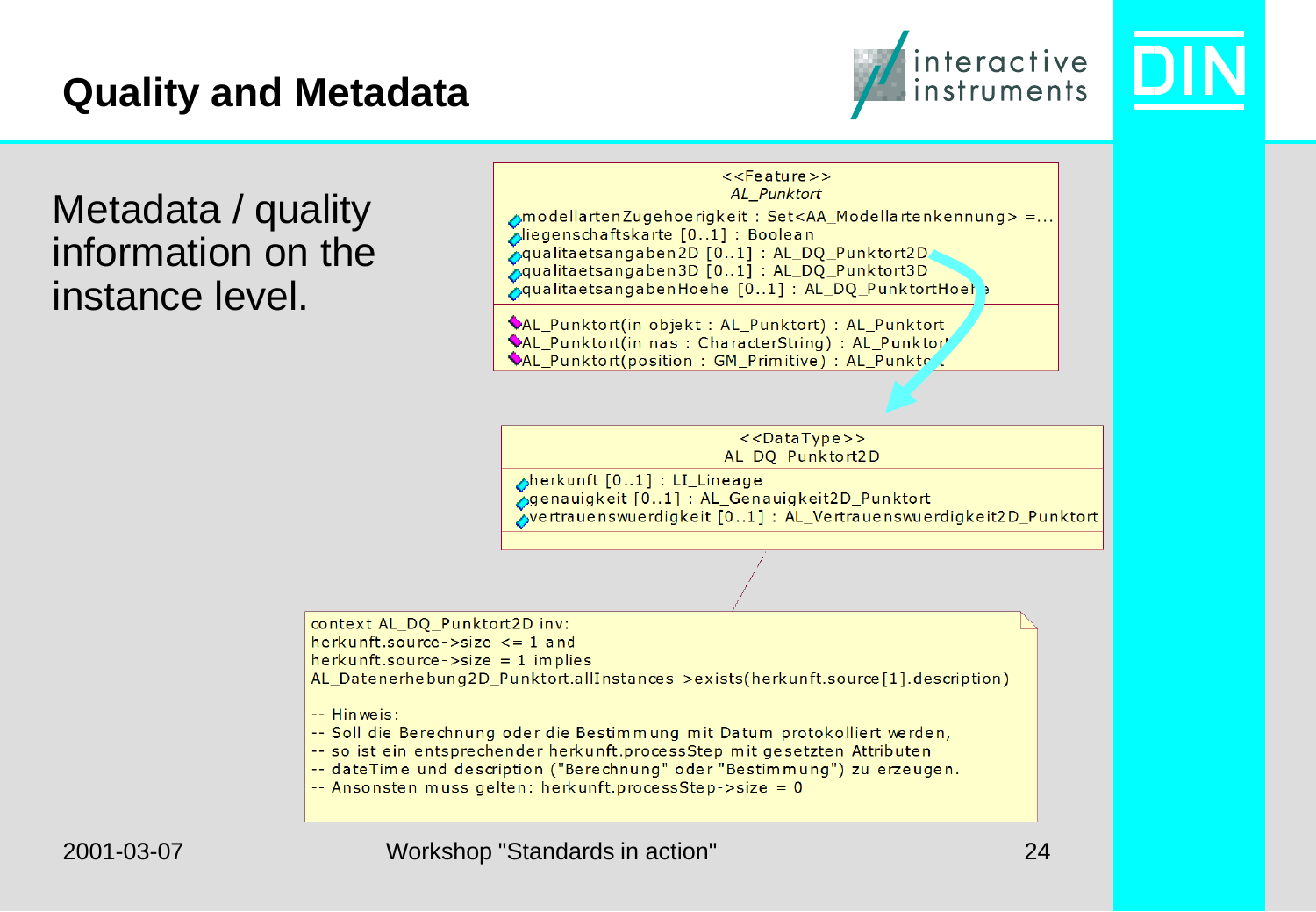#### **Portrayal**



- ISO 19103 Conceptual schema language
- ISO 19107 Spatial schema
- ISO 19108 Temporal schema
- ISO 19109 Rules for application schema
- ISO 19110 Feature cataloguing methodology
- ISO 19112 Spatial referencing by geographic identifiers
- ISO 19113 Quality principles
- ISO 19115 Metadata
- ISO 19117 Portrayal
- ISO 19118 Encoding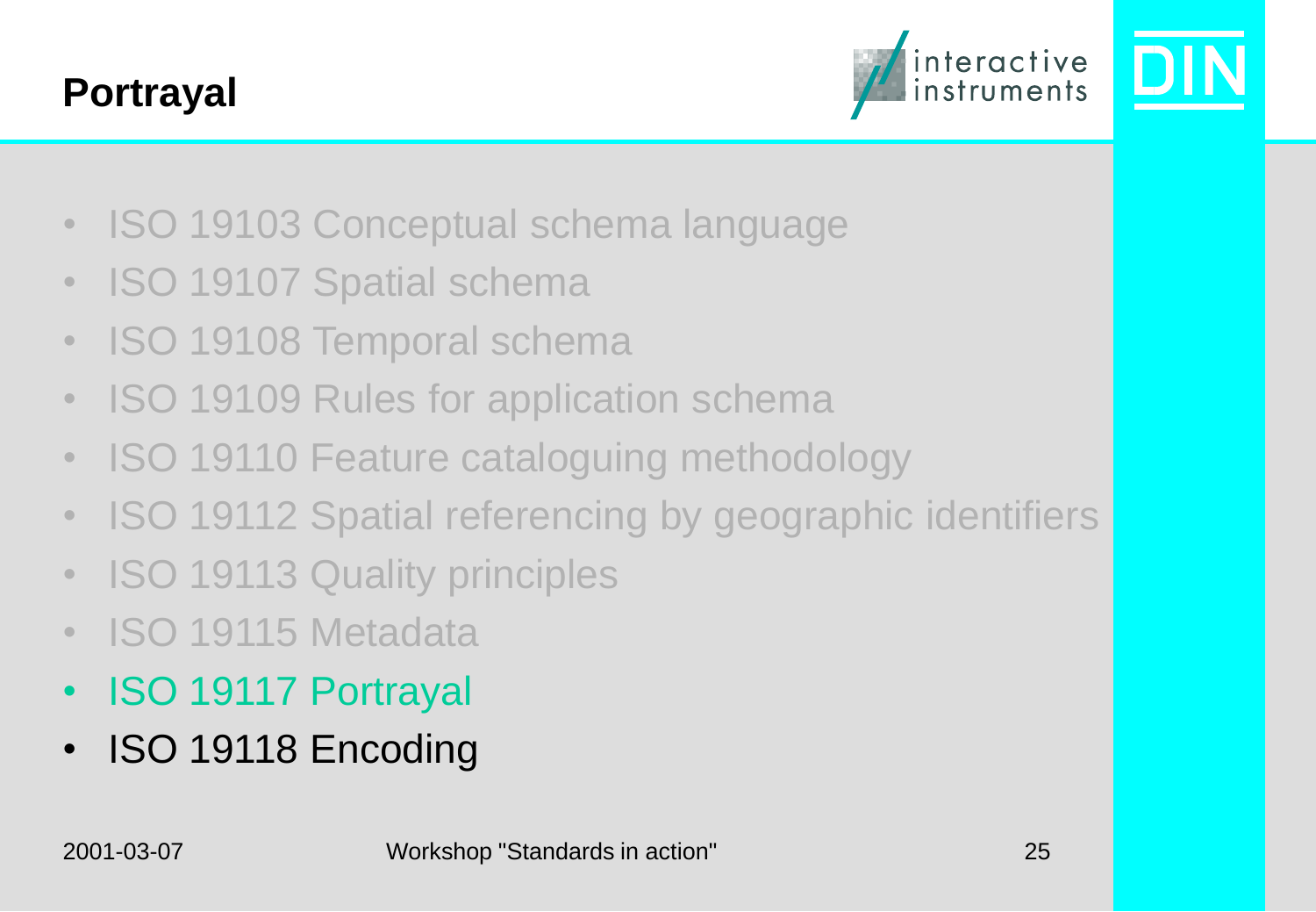

- Portrayal has not been used so far for ALKIS-ATKIS. The main reasons are:
	- In general, it will not be possible to exchange an ISO 19117 Portrayal Catalogue from application A to application B and get a proper visualisation of a dataset in application B automatically (dependency on external functions, no common language).
	- The current draft contains several inconsistencies between the UML diagrams and the written text.
- Therefore the use of a portrayal catalogue in its current form is limited and no ressources have been put so far into describing it according to ISO 19117.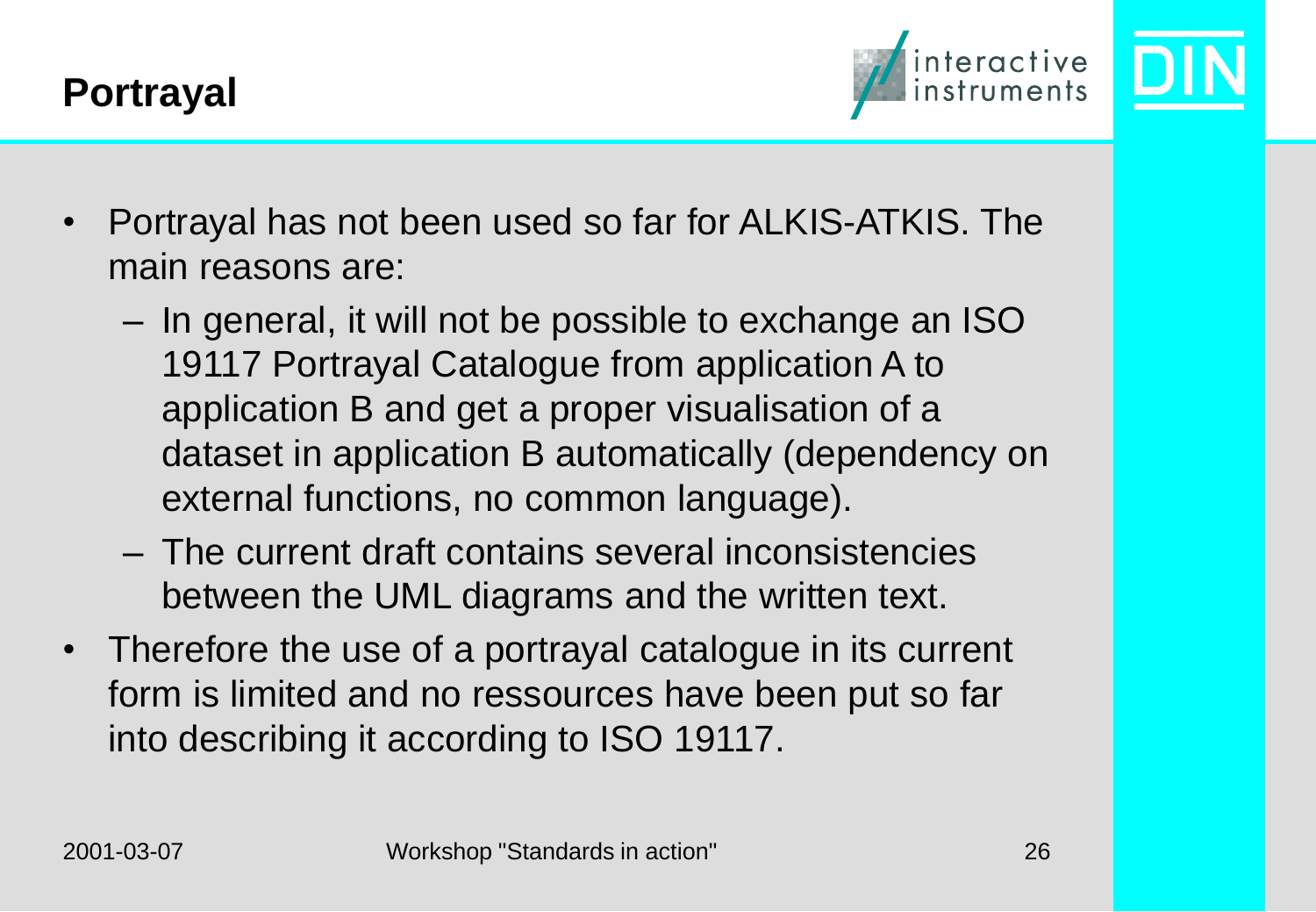#### **Encoding**



- ISO 19103 Conceptual schema language
- ISO 19107 Spatial schema
- ISO 19108 Temporal schema
- ISO 19109 Rules for application schema
- ISO 19110 Feature cataloguing methodology
- ISO 19112 Spatial referencing by geographic identifiers
- ISO 19113 Quality principles
- ISO 19115 Metadata
- ISO 19117 Portrayal
- ISO 19118 Encoding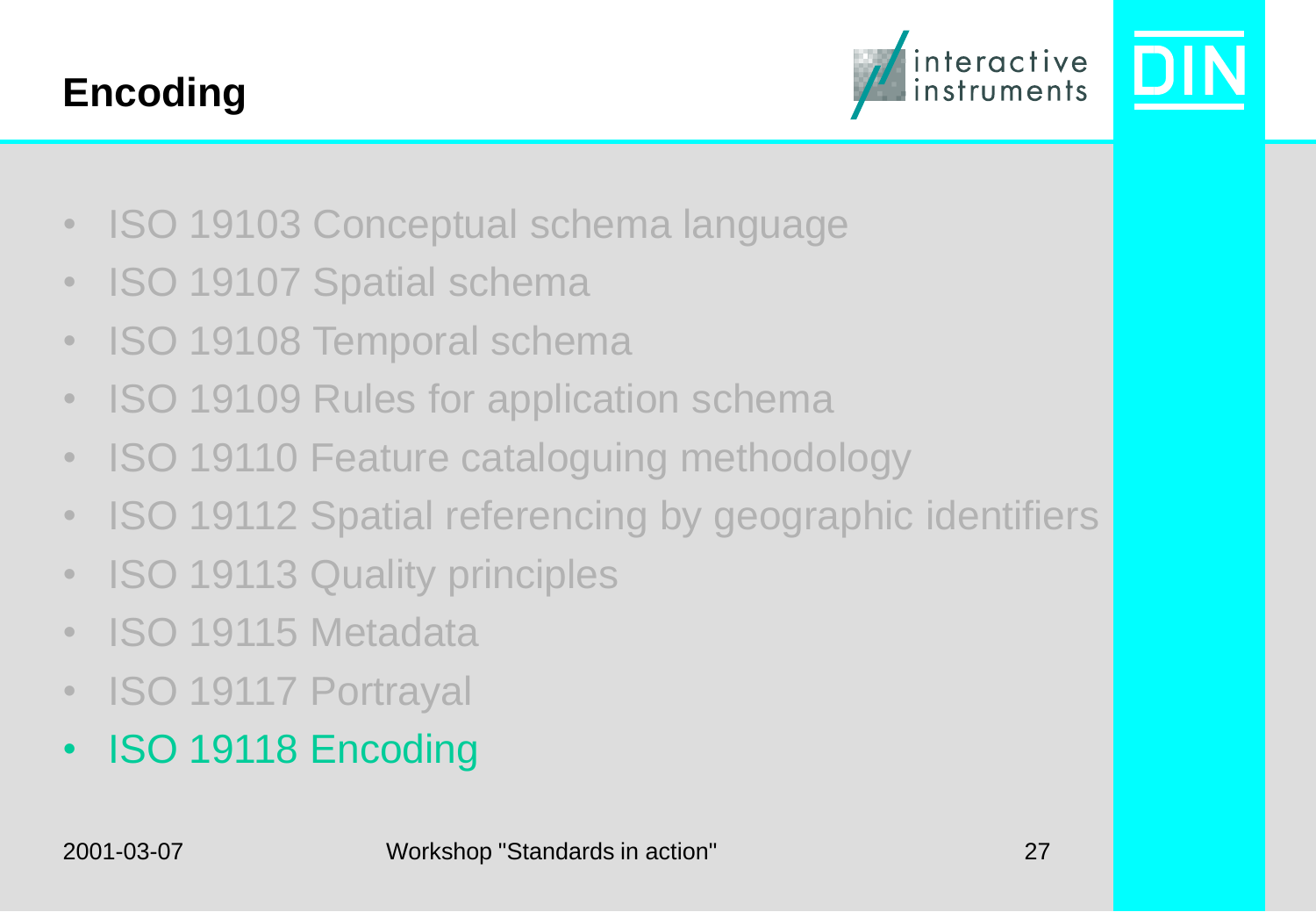



- Encoded spatial data: this is the level where two ALKIS-ATKIS applications must be interoperable  $\Rightarrow$  Encoding is of major importance for ALKIS-ATKIS.
- The XML Schema definitions ("NAS", standardsbased data exchange interface) will be automatically derived from the Rational Rose UML Application Schema.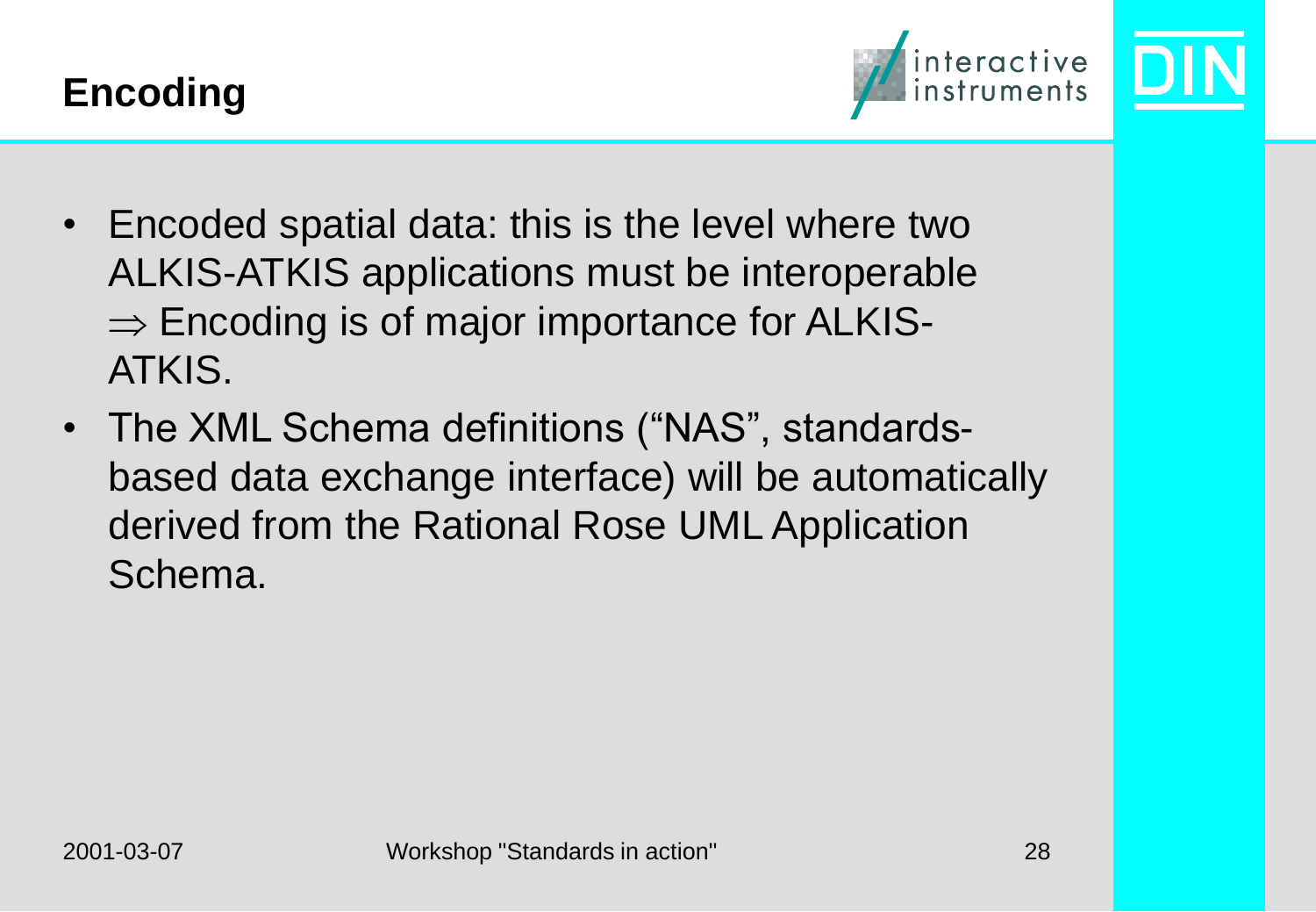



- Potential Risks:
	- We urgently need a stable foundation for the XML Schema definition. The Encoding DIS was expected for November 2000 and is still delayed.
	- Currently there are no standardised XML Schema definitions available for all the ISO 19100 schemas. We see a need for that, otherwise it is possible that different implementors will use different XML Schema definitions for the same ISO 19100 schema.
	- We are very concerned by the unrelated developments of ISO/TC 211 and OGC (GML) in that area.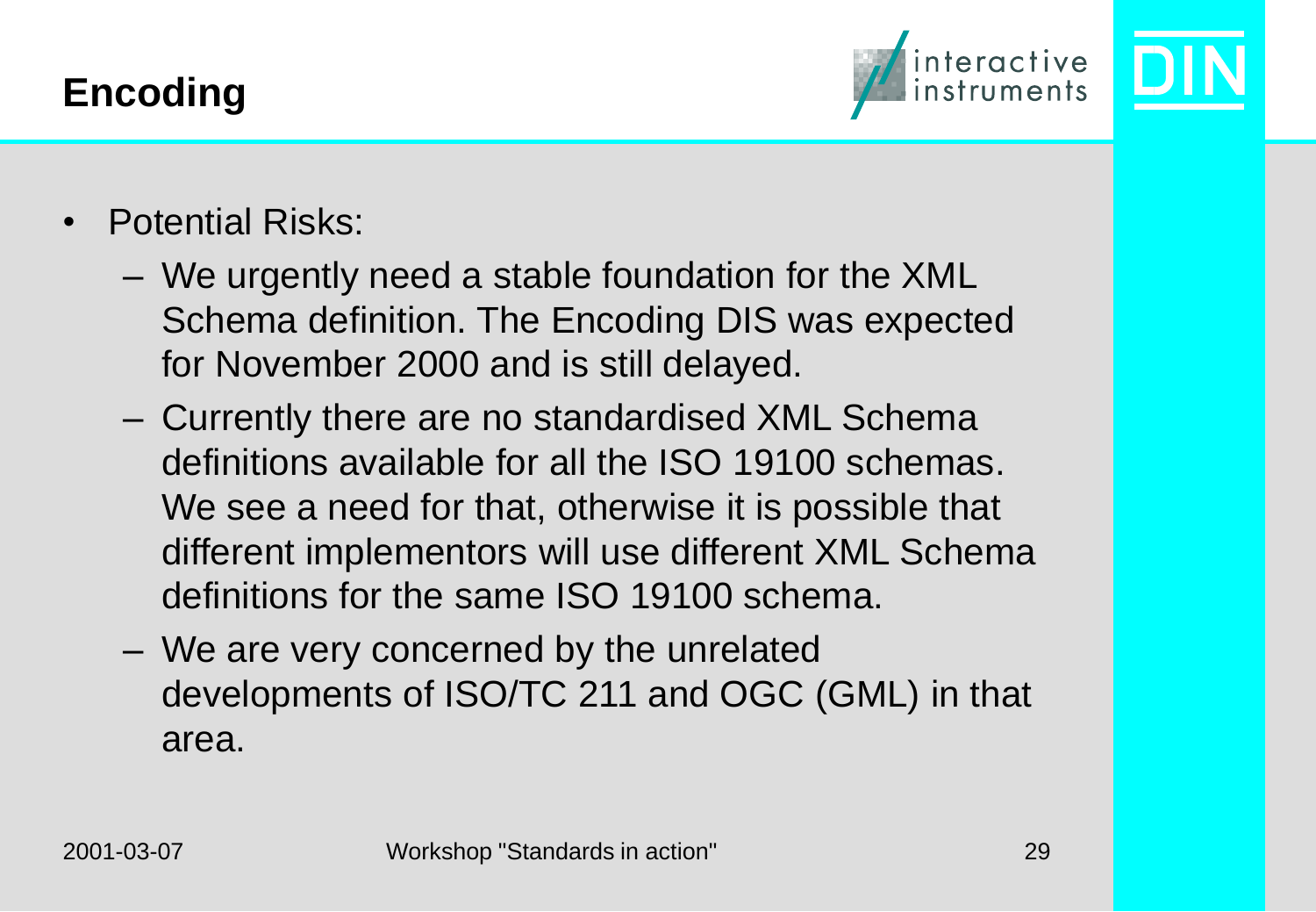



- In addition to the expected benefits mentioned in the beginning, applying the ISO standards
	- avoided special ALKIS-ATKIS solutions in core areas and allowed to focus on the application domain,
	- provided a better understanding of the complex ALKIS-ATKIS application domain,
	- introduced a new way to manage the ALKIS-ATKIS standard. (The predecessor standards were modelled only in text documents. Using a CASE tool with computer processable results and deriving all other "modelling products" from it provides for a higher consistency and is helpful for implementors).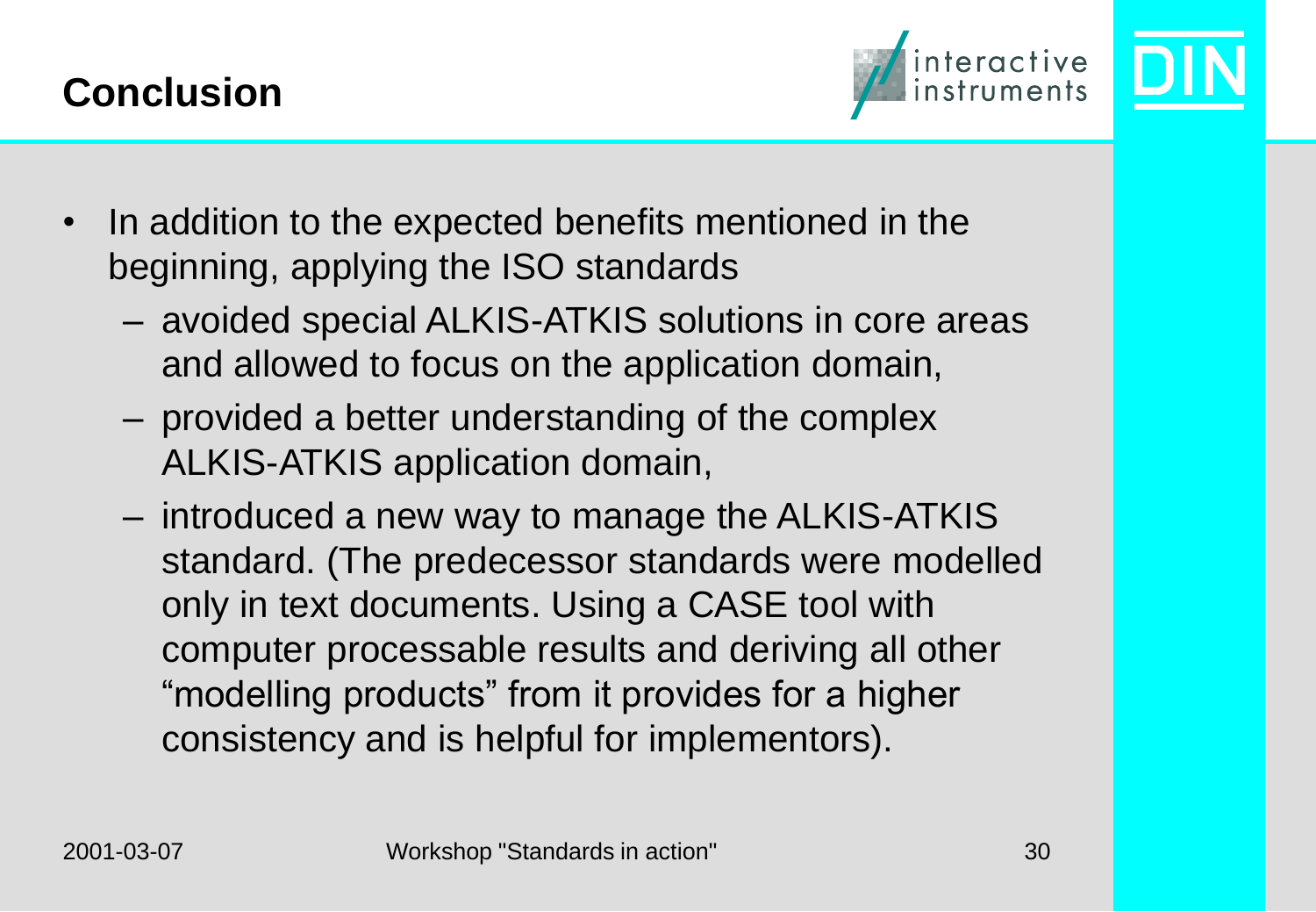



- The ALKIS-ATKIS application schema shall be finished by June 2001. This depends on the progress within ISO/TC 211:
	- Stable status of core ISO 19100 standards is required, especially the Encoding standard ISO 19118.
	- Availability of a stable, harmonised UML model and the corresponding XML Schema definitions of the ISO 19100 core schemas.
- ISO standards will only become true standards, if they will be standard components of GIS software. Therefore, a close cooperation of ISO/TC 211 and OGC is very important.